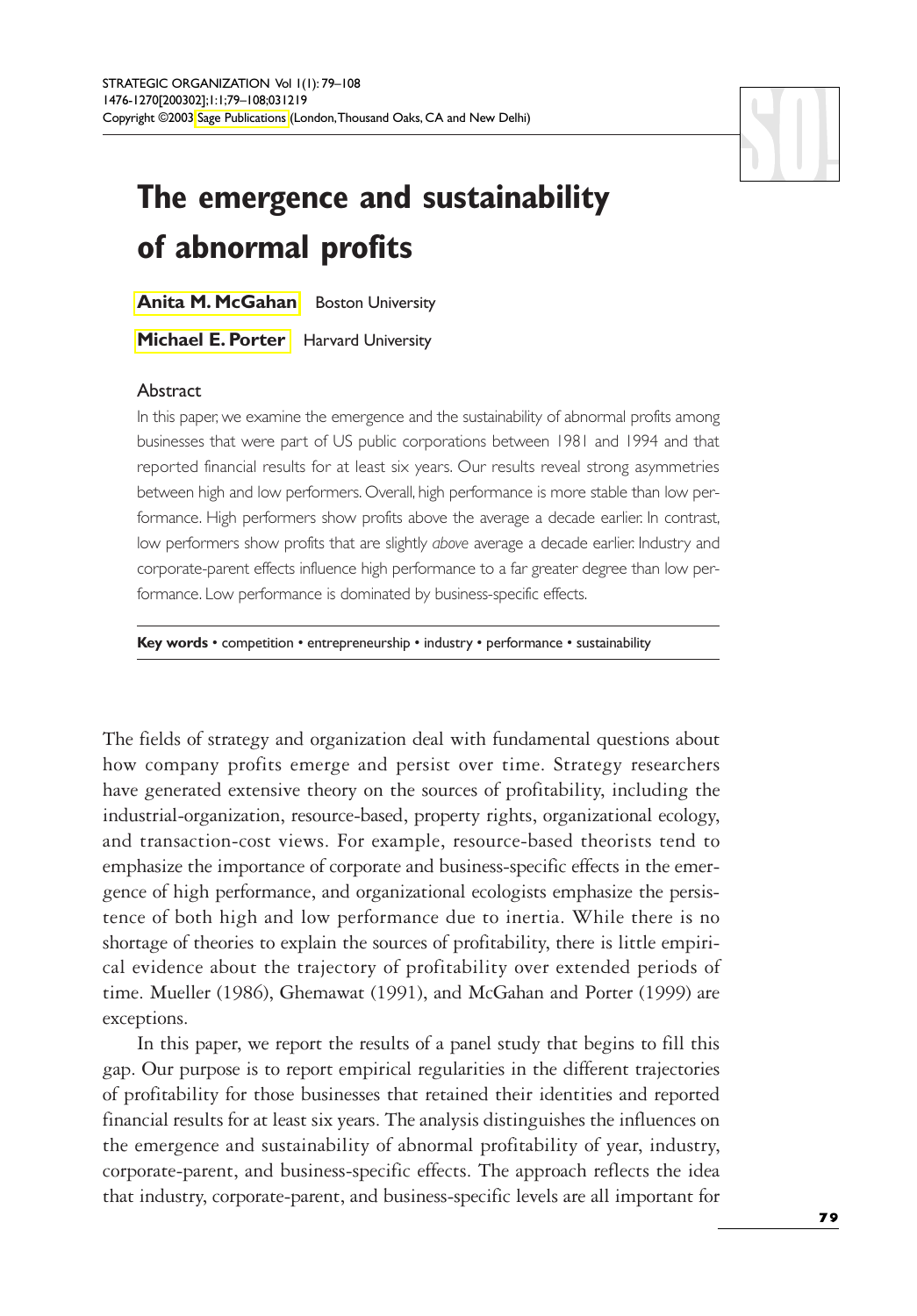understanding the role of both strategy and organization. Data are drawn from the Compustat Business-Segment Reports for 1981 through 1994, which cover the activities of all corporations publicly traded on US equity markets.

Industry effects on the emergence of high and low profitability arise from structural impediments to competition that similarly affect incumbents. For example, after its initial public offering in 1986, the Lotus Development Corporation was a superior performer in the sense that its return on assets in each year was greater than average. Its performance largely reflected its participation in the profitable PC applications software industry. The structural impediments that generated industry effects in the software industry arose through both strategy and organization. In this case, the decisions and actions of particular individuals, such as those of Bill Gates, were instrumental in shaping the industry structure through strategic and organizational choices that gave rise to shared development tools, licensing policies, and barriers to entry. Broadly, this paper provides evidence that suggests relationships between various theoretical explanations for why industry effects arise.

Corporate-parent effects arise when a company's return in a specific business is uniquely affected by its pattern of diversification. A negative corporate-parent effect arises when a diversified firm's member businesses underperform their industries on average. For example, the tendency of corporate parents to deploy resources into related industries may partly explain why poor performance persists in some businesses. This explanation for a negative corporate-parent effect draws on both the industrial-organization and resource-based views. Like industry effects, corporate-parent effects can be explained theoretically by the industrial-organization, resource-based, and organizational views (among others). In general, we allow for the fact that different theoretical explanations may be relevant for understanding the sources and persistence of the effects. This paper identifies the effects but does not discriminate among the theoretical explanations.

A positive corporate-parent effect arises when a diversified firm's member businesses outperform their industries. For example, Taco Bell's profitability improved during the 1980s after it was acquired by Pepsico, a beverage and food company with operations in other fast-food businesses. In this case, membership in the corporate parent improved the profitability of the member business in ways that were not available to the average fast-food company, and in ways that supplemented the improvements in the business-specific effect associated with a 1984 restructuring.

Business-specific effects arise from differences in the competitive positions of an industry's incumbents, and also are rooted in both strategy and organization. Throughout this paper, the term 'competitive positioning' refers to the broad variety of factors that influence the relative performance of a specific firm within an industry compared to its direct rivals within the industry. Southwest Airlines' performance during the 1980s was largely due to business-specific effects based on its particular competitive strategy in the airline industry: it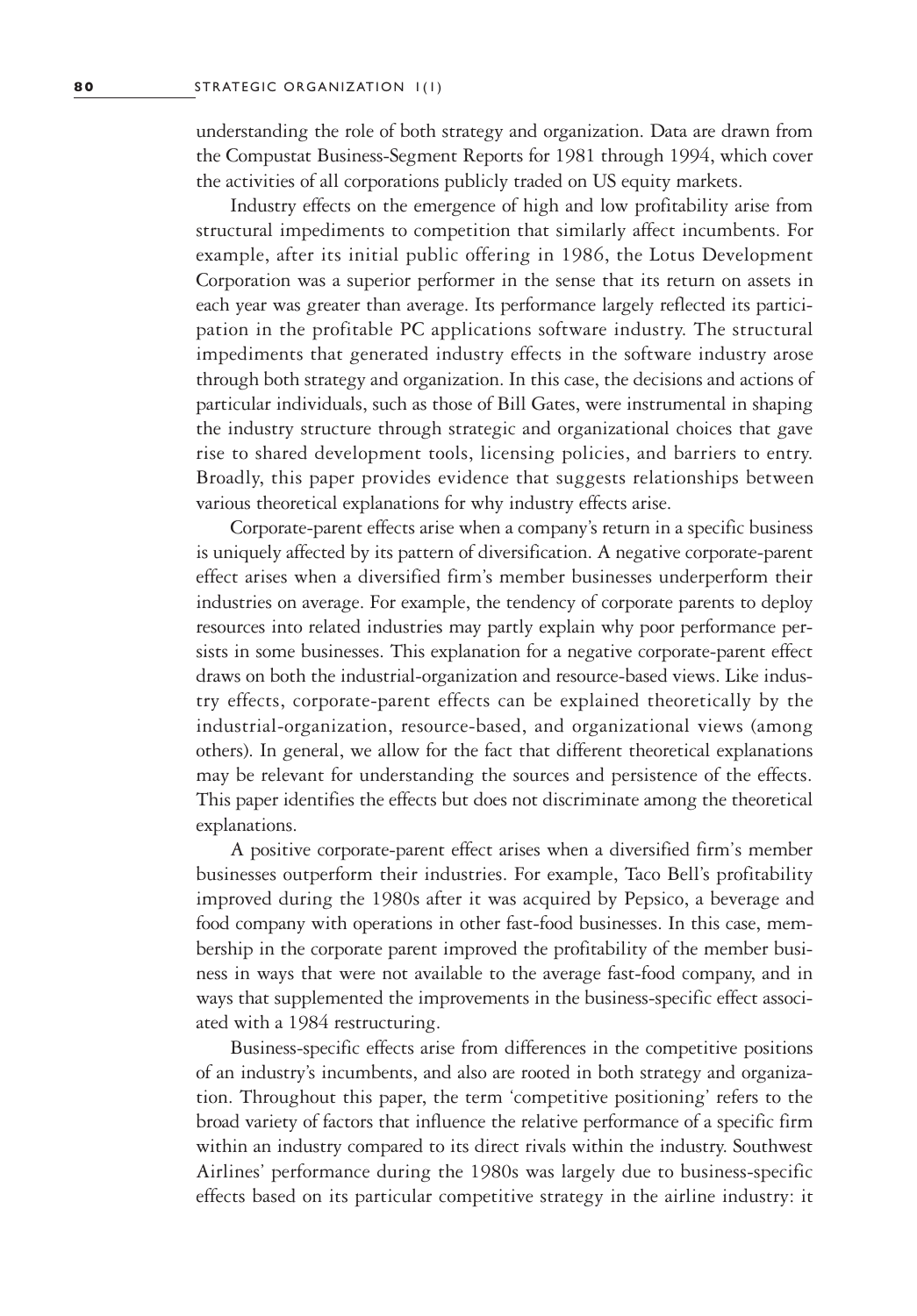offered low price and convenience to business travelers on short-haul flights between medium-sized cities; it achieved extremely low operating costs due to route selection, few on-board services, efficiencies in aircraft utilization, and highly motivated employees. Southwest substantially outperformed the industry as a whole, where limited barriers to entry and vigorous competition between incumbents depressed average profitability. Case studies on Southwest demonstrate that its no-frills approach, better segmentation, superior leadership, and extraordinary execution all contributed to the business-specific effect. In general, business-specific effects may arise from entrepreneurial insight, effective management of critical resources, superior organization design, effective leadership, and other factors that influence strategy and organization.

Industry, corporate-parent, and business-specific effects also influence the *sustainability* of profits, which we define as the tendency of abnormally high or low profits to continue in subsequent periods. Theory gives rise to several potential reasons why high profits may be sustained. Organizational ecology focuses on impediments to imitation. Resource-based theorists suggest that long-lived assets with appropriable value explain persistently high profitability. Recent work in industrial organization emphasizes institutional structure as a potential source of persistence. This paper presents evidence on actual patterns in the persistence of high performance to shed light on the causal mechanisms suggested by each of these theories.

Superior performance may deteriorate because of eroding industry structure, such as occurred with the deregulation of long-haul trucking during the 1980s. Profits also may decline because of the detrimental influence of a corporate parent. For example, during the 1980s, Ross Perot claimed that the company he founded, EDS, had suffered as a result of its acquisition by General Motors. Performance in a particular business also may decline because of damage to business-specific effects. The Heileman Brewing Company was bankrupt in 1987 because it could not sustain a profitable position after competitors cut prices in its markets.

To investigate these effects, we examine the profitability of businesses covered in the Compustat Business-Segment Reports for 1981 through 1994. We excluded data on subsequent years because of large distortions in reported performance during the late 1990s. The data report the profitability of publicly traded firms by 'business segment', i.e., by particular industries defined by 4 digit SIC codes. In our statistical analysis, we decompose the profitability of business segments into effects associated with the year, the industry, the corporate parent, and the segment itself. We include business segments in our estimates even if the Compustat Business-Segment Reports do not contain a complete data series for 1981 through 1994. In some previous studies, businesses were included only if a full time series was available. We believe that the prior approach may have introduced selection bias in the calculation of effects and hence in estimates of persistence. Our objective is to include all useful information to ensure better estimates.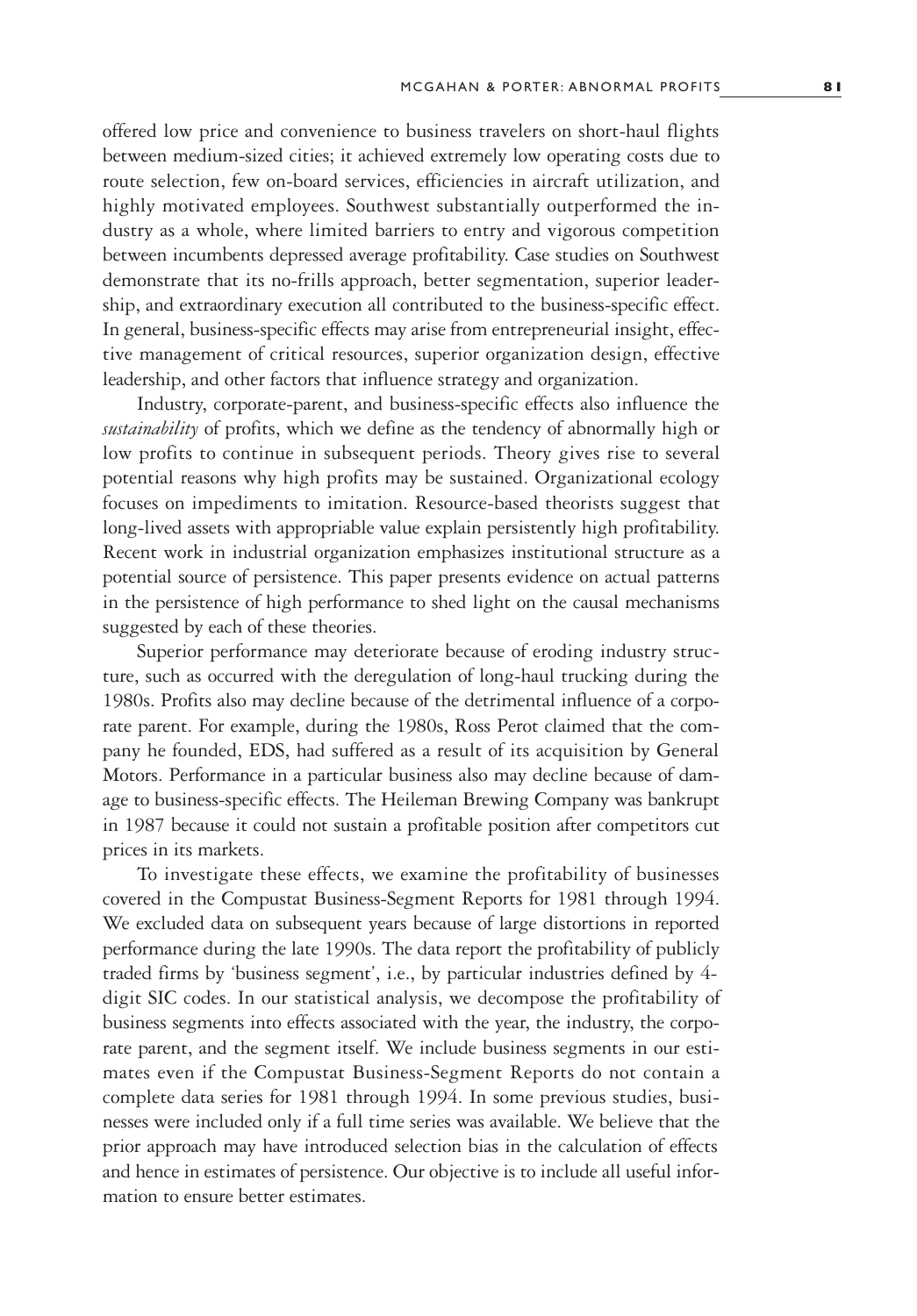By examining the historical influence of each effect on segments that become high and low performers, we explore patterns in the emergence of abnormal profits. We examine patterns in the sustainability of abnormal profits by studying the influence of each effect on the subsequent profitability of initially high and low performers. The results address the trajectory of performance for only those business segments that maintain their identity for at least six years. There could be systematic differences in the influence of industry, corporate parent and segment-specific characteristics for those segments that maintain their identity and those that are sold, acquired, closed, or redefined. Our analysis cannot address these differences due to the absence of data, and the findings should be interpreted accordingly. Although the analysis is fundamentally descriptive, it provides an empirical foundation for exploring the nature of the underlying strategic and organizational processes.

This study differs from prior research in a number of respects. First, it brings together research in two separate lines. In one line, authors have studied the influences of industry and firm-specific effects on profitability but have neither analyzed how the effects change over time nor examined high and low performance separately. Schmalensee (1985) found that industry effects account for about 20% of cross-sectional variation in the profits of the business units covered in the Federal Trade Commission's (FTC) 1975 Reports on American manufacturers. Rumelt (1991) showed that business-specific effects have an important influence on the profits of manufacturing firms covered in FTC Reports for 1974 to 1977. Using data on a broader variety of economic sectors, McGahan and Porter (1997) showed that year, industry, corporate-parent, and business-specific effects all influenced abnormal profits among Compustat firms over the period 1981 to 1994. The effects may differ for high and low performers, however, and thus endure at different rates.

In the second line of research, authors have studied the persistence of profits over time, measuring persistence in several particular ways. Such research either did not examine differences in the emergence and sustainability of profits, or did not study the influence of industry, corporate-parent, and business-specific effects on emergence and sustainability. Several of the studies in this line (Mueller, 1986; Waring, 1996; McGahan and Porter, 1999) employed a method that requires careful interpretation because it defines persistence as the endurance of the incremental components of effects. Mueller (1986) used FTC survey results that spanned a 23-year period to demonstrate significant persistence in the ranking and profitability of very high and very low performers. Using this method, Waring (1996) demonstrated persistence in the corporate profits of US firms. McGahan and Porter (1999) used the Compustat Business-Segment Reports to show that industry effects persist longer than corporateparent effects, which in turn persist longer than business-specific effects. McGahan and Porter (1999) compared differences among industry, corporateparent and business-specific effects in the persistence of their shocks – that is, of *incremental* changes that could be identified with a specifc year under study. This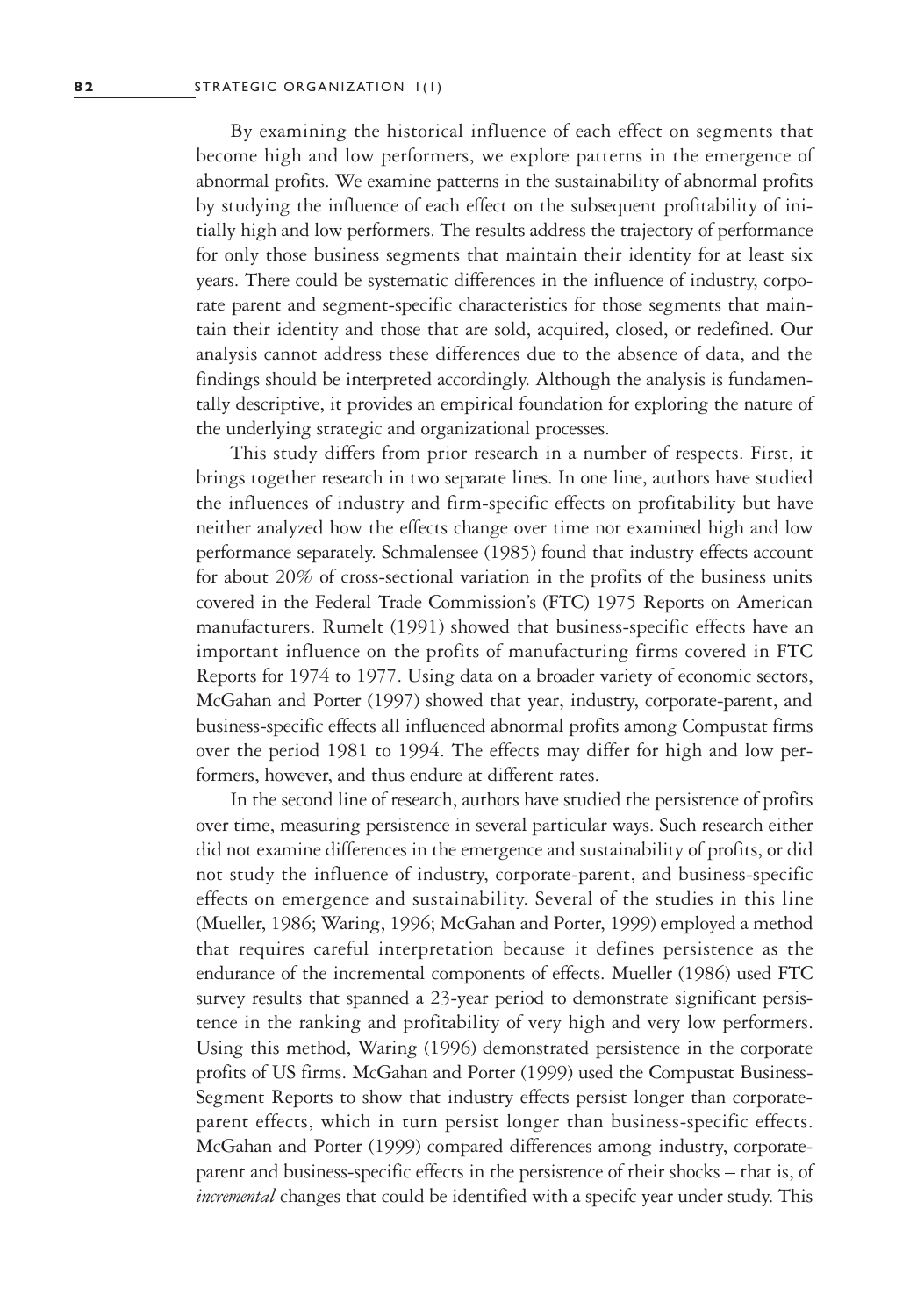paper differs in that it deals with persistence in the *entire* influence of the industry, the corporate parent, and the specific business, regardless of whether the influence arose from a fixed effect or from a shock. As a result, the analysis in this paper deals with a broader set of issues that arise in the development of strategy and in the effectiveness of organization.

Cubbin and Geroski (1987) used different methods to show endurance in the firm-specific effects of 217 British manufacturers. Ghemawat (1991) showed sustainability in the profits of firms covered in the PIMS database. Here, we separately examine how industry, corporate-parent, and business-specific effects emerge and how they are sustained. By bringing together research in the two lines, we aim to shed light on the underlying competitive processes that shape strategy and organization.

Our research also differs from previous studies because it is based on a dataset that covers a wide variety of economic sectors over a period that spans several business cycles. The screened Compustat reports contain information on agriculture and mining, construction, manufacturing, wholesale and retail trade, transportation, entertainment and lodging, and the service sector. Many prior studies, including Schmalensee (1985); Rumelt (1991); Mueller (1977, 1986), and Cubbin and Geroski (1987), covered only the manufacturing sector. As a result, our findings are more general than those of previous authors.

Finally, our research differs from previous studies in that it includes information on segments even if we do not have a series of data on them in every year from 1981 to 1994. Unlike Mueller (1986) and Waring (1996), we include businesses on which we do not have a complete series because they prove to account for a significant portion of activity in the economy. Entries and exits in the Compustat Business-Segment Reports include acquisitions, divestitures, and reclassifications. Thus, they often do not represent actual entries and exits by businesses and should not be interpreted as economic entry and exit. In McGahan and Porter (1999), we present the results of a number of tests on selection bias with regard to exits and entries in the Compustat data. Although we find no evidence of differences in rates of entry by high and low performers, we do find differences in rates of survivorship for high and low performers. This difference may be attributable to the viability of operating units or to reporting bias. Our findings apply only to publicly traded firms, not to all businesses in the economy. As a consequence of including businesses without a complete series, our dataset includes information on businesses that are more varied in age than those examined by previous authors. Our results are also less subject to survivorship bias than those of previous studies.

# **Methods**

Our analysis involves several steps. First, we calculate the mean profitability and the year, industry, corporate-parent, and segment-specific effects for each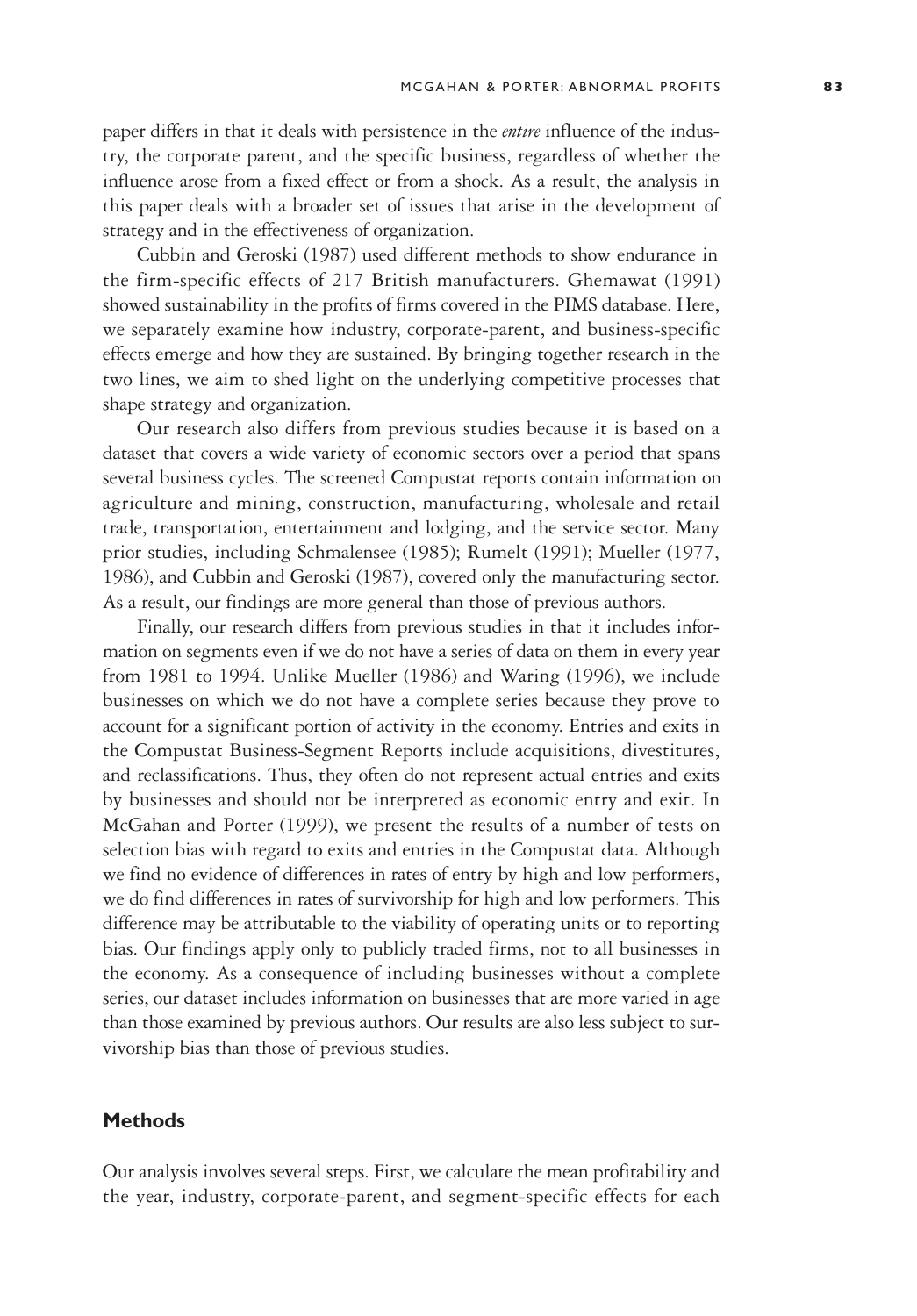business segment in each year. Following McGahan and Porter (1999), we use sequential, weighted-least-squares techniques to partition profits according to the following model:

$$
\mathbf{A}_{i,k,t} = \mu + \gamma_t + \alpha_{i,t} + \beta_{k,t} + \phi_{i,k,t} \tag{1}
$$

In this equation, the dependent variable is the ratio in percent of operating income to identifiable assets of the business segment in industry i and corporation k at time t. The terms  $\mu$ ,  $\gamma_t$ ,  $\alpha_{i,t}$ ,  $\beta_{k,t}$ , and  $\phi_{i,k,t}$  represent the mean, the year effect, the industry effect, the corporate-parent effect, and the segmentspecific effect, respectively. Industry, corporate-parent, and segment-specific effects differ by year. There is no corporate-parent effect unless a corporation has more than one segment.

In the sequence of the estimation, we introduce effects in the following order: mean, year, industry, corporate-parent, and segment-specific. Thus, the segment-specific effects are defined as the residual after introduction of the year, industry, and corporate-parent effects. As a result, any reporting error that arises systematically at the year, industry and corporate-parent levels also affects the measured segment-specific effects. Measurement error in accounting profits and anomalies in accounting conventions may introduce bias in our assessment of any of the effects. For example, a change in statutory requirements on pension plans in a particular year may influence all businesses in the economy and create a year effect. Similarly, a change in the inventory method of a diversified firm in a specific year may generate a corporate-parent effect in the year. We have no hypothesis about the source or direction of bias, and therefore cannot assess its impact.

Observations are weighted by assets in the calculation of each effect to assure that effects are not skewed by the influence of small segments. Rather than report the thousands of estimates, we report a nested ANOVA on equation (1).<sup>1</sup> Abnormal profits are defined for each segment in each year as the difference between profit and the grand mean; that is, as  $r_{i,k,t} = A_{i,k,t} - \mu$  $\gamma_t + \alpha_{i,t} + \beta_{k,t} + \phi_{i,k,t}.$ 

Second, we present a set of charts that show the path of average abnormal profits in the emergence and sustainability of high and low performance. The charts partition abnormal profits by type of effect for segments that eventually become high and low performers, and for segments that once were high and low performers. For the emergence analysis, a business segment is classified as a high performer if the sum of its industry, corporate-parent, and segment-specific effects (i.e.,  $\alpha_{i,t}$ + $\beta_{k,t}$ + $\phi_{i,k,t}$ ) is greater than the median for all segments in the last year for which we have data on the segment, and as a low performer if the sum (i.e.,  $\alpha_{i,t}+\beta_{k,t}+\phi_{i,k,t}$ ) is less than the median in the last year for which we have data. The partitioning is based on the median rather than the mean because the median identifies half of the segments as high performers, and half as low performers. If we were to break the sample by using the mean, then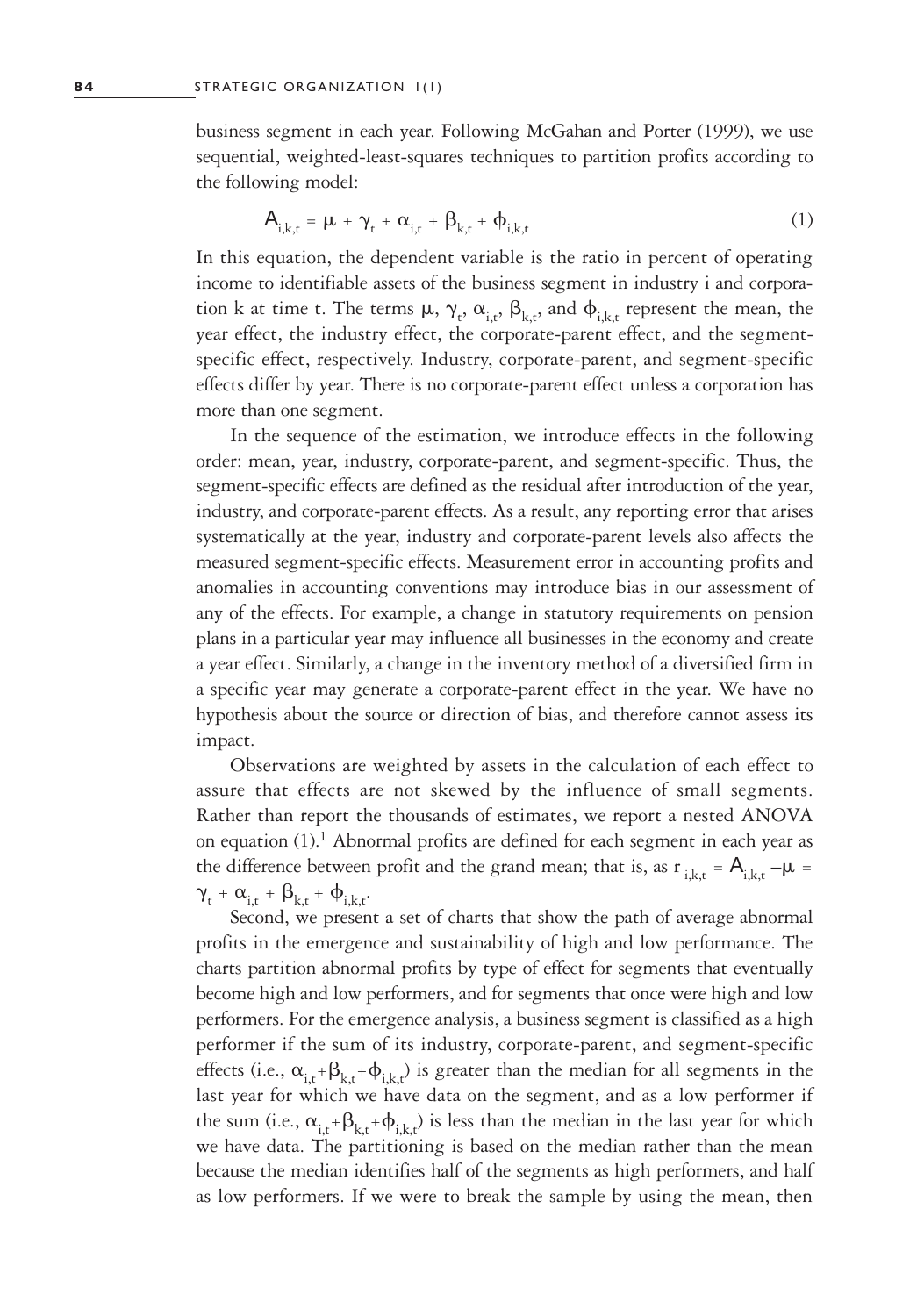skewness in the distribution of performance would lead to different numbers of business segments in the high and low cohorts.

For the sustainability analysis, a segment is classified as a high performer if the sum of the three effects is greater than the median in the first year for which we have a complete record on the segment, and as a low performer if the sum is less than the median in the first year for which we have a complete record. (A complete record contains lagged information; thus, the classification for the sustainability analysis is based on profits in the second calendar year for which we have data on the segment.)

Third, we examine statistically the importance of industry, corporateparent, and business-specific effects over the period from 1982 to 1994 (i.e., over the same period covered in the charts). The importance of each type of effect is assessed from its average in the emergence and sustainability of abnormal profits. The statistical assessment is based on the mean rather than the median. This allows reports on whether differences are statistically significant.

Finally, we examine persistence as it has been defined in the literature using a statistical approach developed initially by Mueller (1986). The approach is based on the idea that estimates of persistence should not be overly influenced by abnormal profits in the first observation on a business segment. If persistence were estimated as the percentage of profits in a year that had arisen in the prior year, then the estimate would be unduly affected by the arbitrary initial starting point. Under Mueller's method, 'persistence' is defined as the tendency of *incremental components* of abnormal profit to endure rather than the total amount by which abnormal profits endure between periods. The incremental component is the portion of abnormal profit that is unique in a particular year. Because persistence applies only to incremental components, the statistical approach generates results that must be interpreted carefully. For example, a high persistence rate may be associated with a small average incremental component to profitability. Thus, the persistence of the incremental component may be largely irrelevant to the tendency of profits to last between periods. The results of some previous studies, especially Waring (1996), have been interpreted without sufficient attention to this definition of persistence. The consequence is a mistaken inference about the importance of a persistent effect to the continuing performance of a firm. We use this statistical approach because it has become the standard in the literature and because it makes our results comparable to those of previous authors. In our discussion of results, we attend to the idiosyncrasies of the persistence definition. Overall, we rely on the charts to convey information about the broader patterns by which abnormal profits last between periods.

# **Data**

The complete Compustat Business-Segment Reports for 1981 to 1994 contain 151,929 records, each on a single business segment in a particular year. Since 15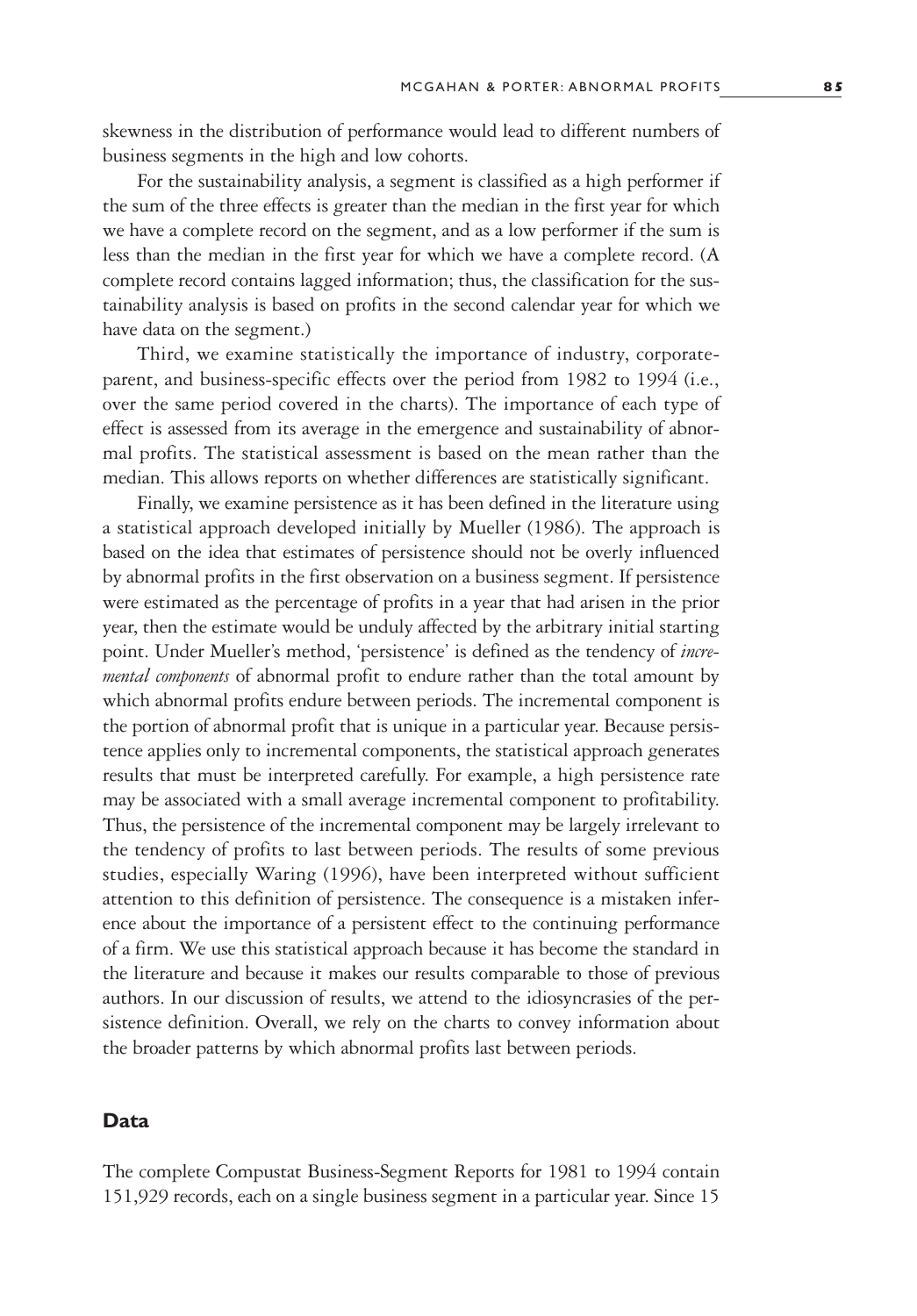December 1977 the Securities and Exchange Commission (SEC) has required publicly-traded firms to report operating income, identifiable assets, and sales by 4-digit SIC (i.e., by business segment). We exclude data prior to 1981 because of the high proportion of missing records in the reports for 1977–1980.

From the Compustat reports for 1981 through 1994, we eliminate records without a primary SIC designation, and segments in SICs that are not identified with actual industries (i.e., those described as 'not elsewhere classified', 'nonclassifiable establishments', or 'government, excluding finance'). In addition, we eliminate financial businesses designated as 'depository institutions' with SICs in the 6000s, and segments that are the only organizations in their primary SIC classifications in a particular year. Following previous authors, we exclude small segments with sales less than \$10 million or with assets less than \$10 million because their financial results are volatile and because they are often created for the disposition of assets prior to exit, for example.

After screening and calculating lagged effects, our dataset contains 58,340 observations. These screens and characteristics of the dataset are the same as in McGahan and Porter (1999). The screened dataset covers a substantial portion of US economic activity, accounting for about half of non-financial corporate sales and nearly a quarter of non-financial corporate assets reported to the Internal Revenue Service (IRS) from 1985 to 1992. We have information on an average of 4,488 business segments in each year, with 5.7 years of information on average for each segment. The dataset covers 638 industries, 12,304 business segments, and 7,005 corporations, of which 1,886 are diversified (i.e., report information on more than one included segment). Diversified corporations in our dataset participate in 2.6 business segments on average. The mean ratio of operating income to identifiable assets among the business segments in the screened sample is 9.94% with a variance of 248%. The average business segment has \$901.2 million in identifiable assets. There is no statistically significant difference in the average size or parent diversification level among businesses with performance above and below the norm.

Because the average reported business segment is large, and because there are just 2.6 measured segments per diversified parent, we believe that the average business segment is larger than a true operating business unit. There is evidence that firms may aggregate activity beyond the true 4-digit level in their reports on segments to limit disclosure and because a maximum of only 10 segments must be reported. The implied aggregation in reported business segments suggests the pooling of activity that would otherwise be categorized in more than one 4-digit SIC. Such pooling would tend to dampen industry effects and enhance business-specific effects because we infer industry profits from the overly diverse activities of segments categorized in the same 4-digit SIC and assess the business-specific effects as the residual. If the business units of diversified firms are related, the pooling also may dampen corporate-parent effects because we infer the influence of the corporate parent from the profits of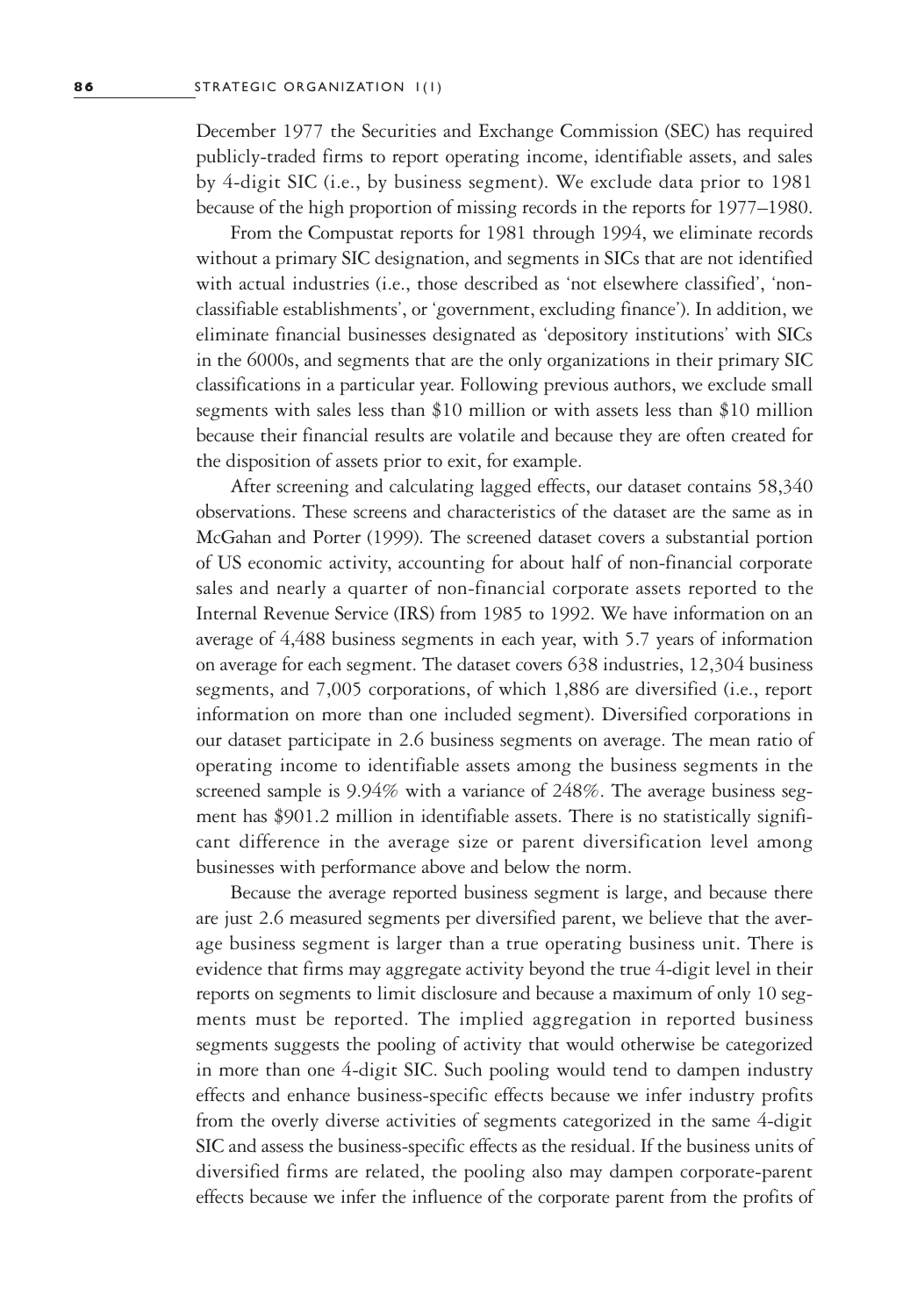member segments. Segment-specific effects may be diminished if the effects of the different positions of a parent within true 4-digit industries are blurred through aggregation. We interpret our results with these tendencies in mind.

We have at least six years of data on a total of 4,046 business segments, which account for 65.2% of the total observations. McGahan and Porter (1999) shows that relationships between aggregate measures of persistence are not sensitive to the six-year exclusion rule. We confine our estimates of persistence to these segments to exclude segments for which persistence estimates may be spurious because of fluctuations in the business cycle, for example, and because our methods require at least three years on a segment for calculation of a full set of statistics. The average number of years per segment in our analysis of persistence is 9.4.

The analysis reported in this paper deals with mobility between high and low performance over time. Of the business segments, 36% are high performers (i.e., rank in the top half of segments by profitability) at both the beginning and the end of the period for which they are tracked; 14% begin as high performers and end as low performers, 10% begin as low performers and end as high performers, and 39% begin as low performers and end as low performers. The remainder of the analysis investigates this pattern in greater depth.

# **Empirical results**

In this section, we first present the results of a nested ANOVA to verify the presence of year, industry, corporate-parent, and business-specific effects on high and low performance. We then introduce and discuss charts that show the emergence and sustainability of high and low performers. Finally, we present the results of statistical analyses to confirm and expand on the regularities identified in the ANOVA and in the charts.

#### **The existence of effects**

Table 1 shows the results of the nested ANOVA on equation (1), which we use to verify the existence of the various effects. The analysis for all segments shows that all types of effects are significant at the 1% level except corporateparent effects. Industry effects, while significant, may be understated because of reporting error. We preserve corporate-parent effects in the analysis despite their lack of significance in the aggregate because of their theoretical importance and because McGahan and Porter (1997) and McGahan (1999) show a strong relationship between corporate-parent and industry effects. In a nested ANOVA, McGahan and Porter (1997) show that the time-invariant portions of year, industry, corporate-parent, and segment-specific effects add to incremental  $\mathbb{R}^2$  in nearly the same proportions as in Table 1.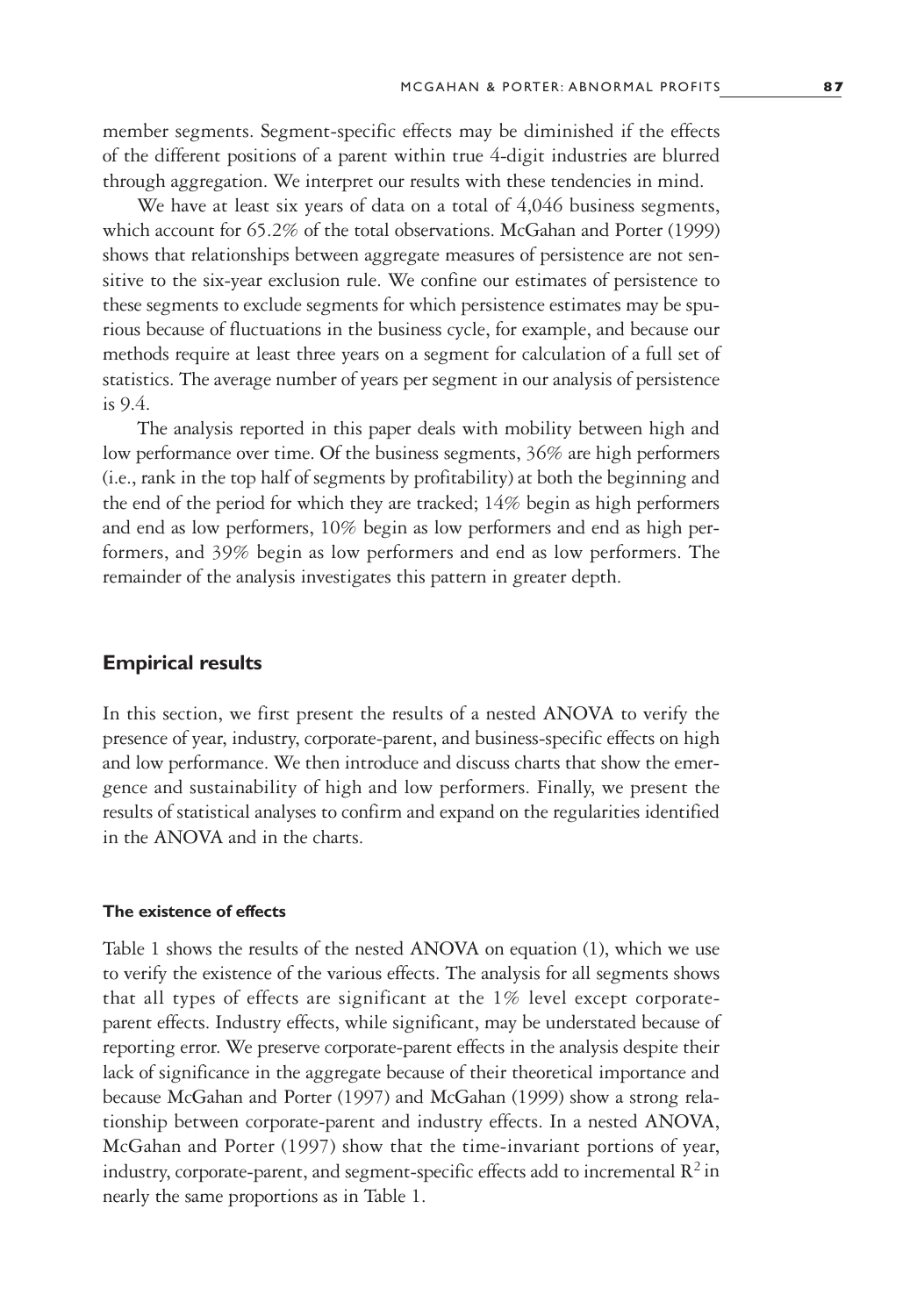|  |  |  |  |  |  | <b>Table 1:</b> Sequential analysis of variance of equation $(1)^d$ |  |  |  |  |  |  |  |  |  |
|--|--|--|--|--|--|---------------------------------------------------------------------|--|--|--|--|--|--|--|--|--|
|--|--|--|--|--|--|---------------------------------------------------------------------|--|--|--|--|--|--|--|--|--|

|                       |       | All segments         |                     | High performers <sup>b</sup> | Low performers <sup>b</sup> |                     |       |                      |           |
|-----------------------|-------|----------------------|---------------------|------------------------------|-----------------------------|---------------------|-------|----------------------|-----------|
| Source                | d.f.  | Incr, R <sup>2</sup> | F-Stat <sup>c</sup> | d.f.                         | Incr, R <sup>2</sup>        | F-Stat <sup>c</sup> | d.f.  | Incr, R <sup>2</sup> | $F-Statc$ |
| Year                  |       | 0.0044               | 21.24               |                              | 0.0170                      | 41.50               |       | 0.0037               | 8.88      |
| Industry-year         | 6402  | 0.2130               | 1.73                | 5783                         | 0.2959                      | .22                 | 5403  | 0.2254               | 0.99      |
| Corporate-parent-year | 10847 | 0.1883               | 0.91                | 8796                         | 0.2997                      | 0.73                | 7714  | 0.2278               | 0.61      |
| Segment-specific-year | 41078 | 0.5944               | inf                 | 4657                         | 0.3873                      | inf                 | 15961 | 0.5431               | inf       |
| Model                 | 58340 | 1.0000               |                     | 29249                        | 0000.1                      |                     | 29091 | 0000.                |           |

<sup>a</sup> Order of effects: year, industry-year, corporate-parent-year, segment-specific-year<br><sup>b</sup> For this analysis, high performers and low performers are identified as segments with profits above and belowthe mean by year; seg high performers

*c* All F-statistics are significant at the 1% level except for the corporate-parent-year effects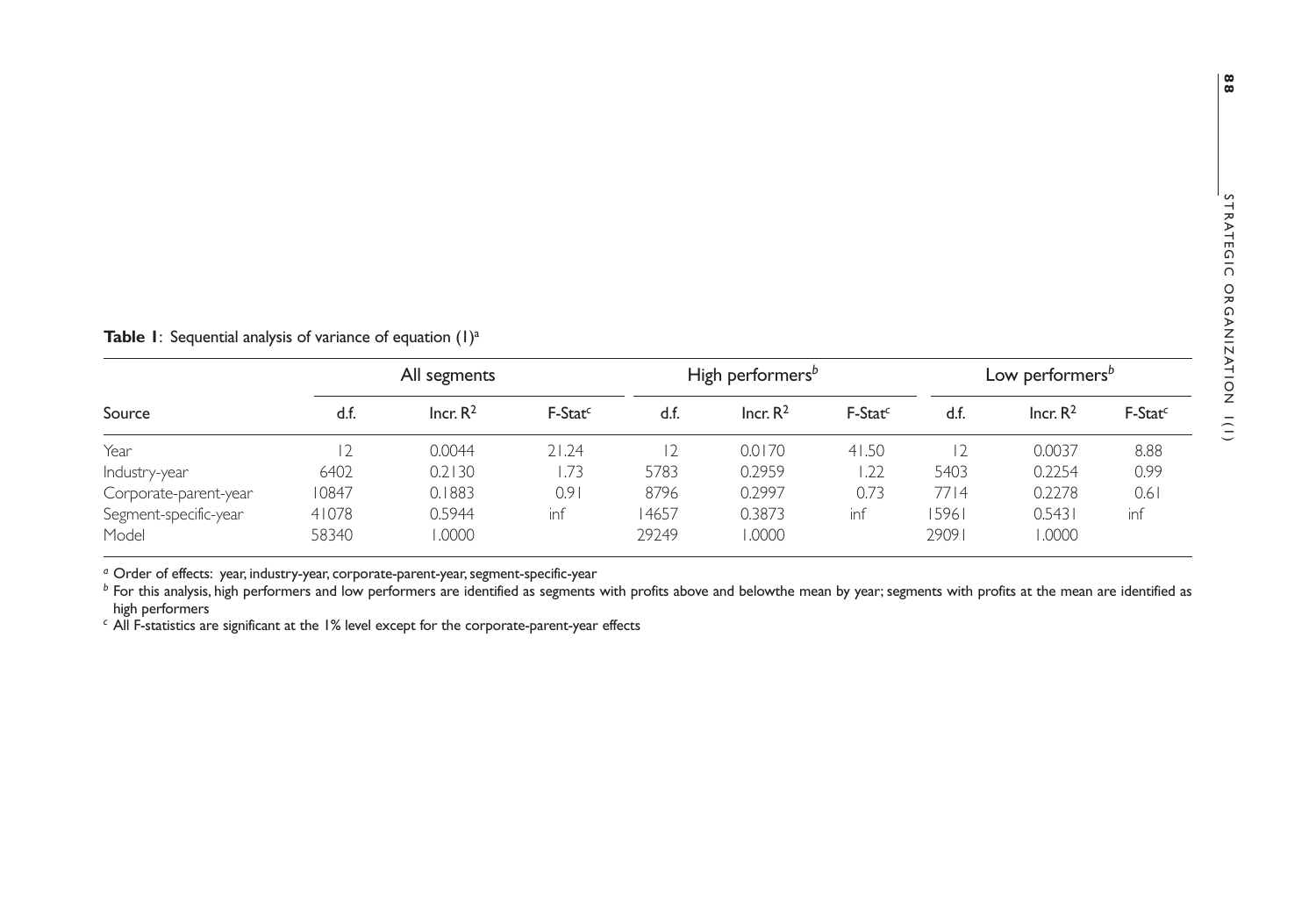#### **Charting the emergence and sustainability of abnormal profits**

Figure 1 shows the emergence of high and low performance in the sample. The vertical axis represents the sizes of effects (as the contribution to the total ratio of operating income to identifiable assets). The horizontal axis represents the number of years prior to the final year for which we have data on the segment. For each segment, we lose the first observation in our statistical analysis of persistence. Thus, we have a maximum of 13 years of data on each segment. Segments are included in the calculations for the charts even if we do not have a complete series of data on them. Thus, the plotted averages at the right side of the figure (above year 0) represent the average of the effects in the last years for which data is available. The information above the horizontal axis at the year marked 10, for example, describes the averages for segments 10 years prior to the date (year 0) at which they are classified as high performers. As a result of this approach, the averages at the left side of the figure are calculated from fewer observations than the averages at the right side of the figure. This occurs because segments enter into the dataset continuously. At the bottom of the chart, we indicate the number of observations for each year.

In the figure, the average abnormal profits among high and low performers at year 0 are 9.3% and –11.8%, respectively. These numbers differ from each



**Figure 1** The emergence of abnormal profits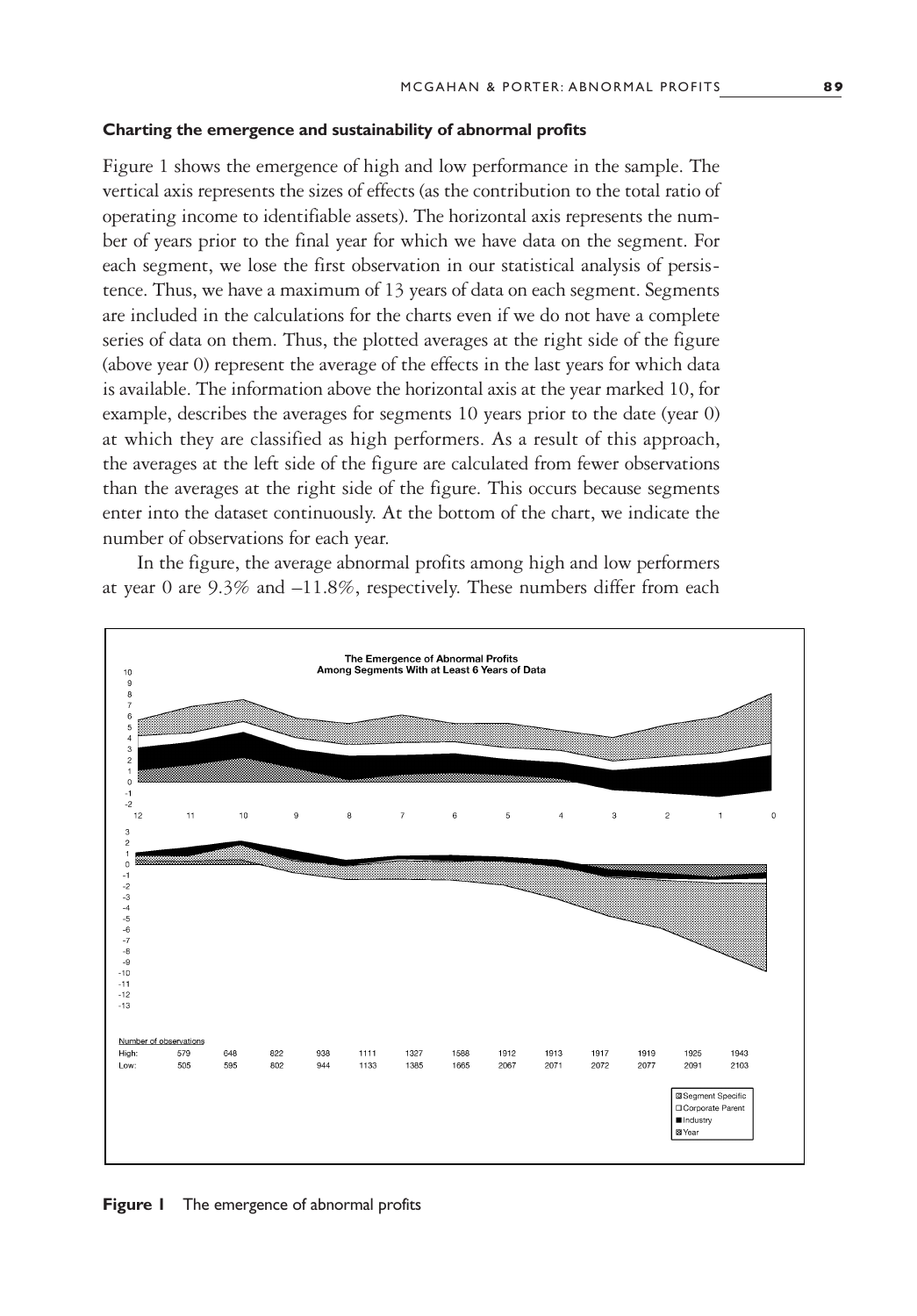other in absolute value for three reasons. First, high and low performers are identified by reference to the median profitability, not to mean profitability. Second, various calendar years are represented in the calculation of averages at year 0. Third, differences in size by assets can generate differences in the average abnormal profits for high and low performers because the averages are weighted by assets. One notable feature of the results in Figure 1 is that there is as much net entry into the low-performing cohort as into the high-performing cohort during the period, which suggests no systematic distortion associated with entry. The total number of segments is about 4,000 in each of the final six years because we restrict the dataset to include only those segments for which we have six years of data. Most of the entry into the dataset occurs in years 6–12. The number varies across the last six years because some segments are not observed in the dataset for six continuous years. Entry can occur for a number of reasons, including acquisition, the formation of a new company, the entry by an established company into a new business, and changes in the conventions for reporting by an established company.

Figure 1 reveals several important empirical regularities. On average, a segment which is ultimately a high performer shows profits significantly greater than the norm over the entire period for which data are available. Highly profitable segments have a history of high performance. This suggests that the causes of high profit tend to endure and perhaps even accumulate. This result contradicts the theory that high accounting profits occur subsequent to a period of low or moderate accounting profits during which companies invest for later reward. Instead, high performance among Compustat segments appears to result from product- or factor-market imperfections that endure. The figure shows that the average low performer shows profit slightly above the norm 12 years earlier. Previously satisfactory performance is typical of segments that subsequently become low performers. The Appendix contains an analysis of segments for which we have a complete data series over the period from 1981 to 1994. Survivorship is associated with higher profits for both high and low performers.

Figure 1 also shows that the influence of industry, corporate-parent, and segment-specific effects differs markedly for high and low performers. The influence of year effects is modest and nearly the same for high and low performers, which suggests that the business cycle has little enduring effect on the emergence of abnormal profits.

For high performers, participation in an attractive industry strongly contributes to abnormal returns. This result supports theoretical explanations that emphasize the interaction between industry structure and firm positioning as crucial to the emergence of superior performance. Affiliation with a highperforming corporate parent is also associated with the emergence of abnormal returns, although to a somewhat lesser extent. This finding supports the idea that a corporation's ability to achieve superior performance through diversification may be related to the attractiveness of the other industries in which it competes. Empirically, industry effects are nearly as great as segment-specific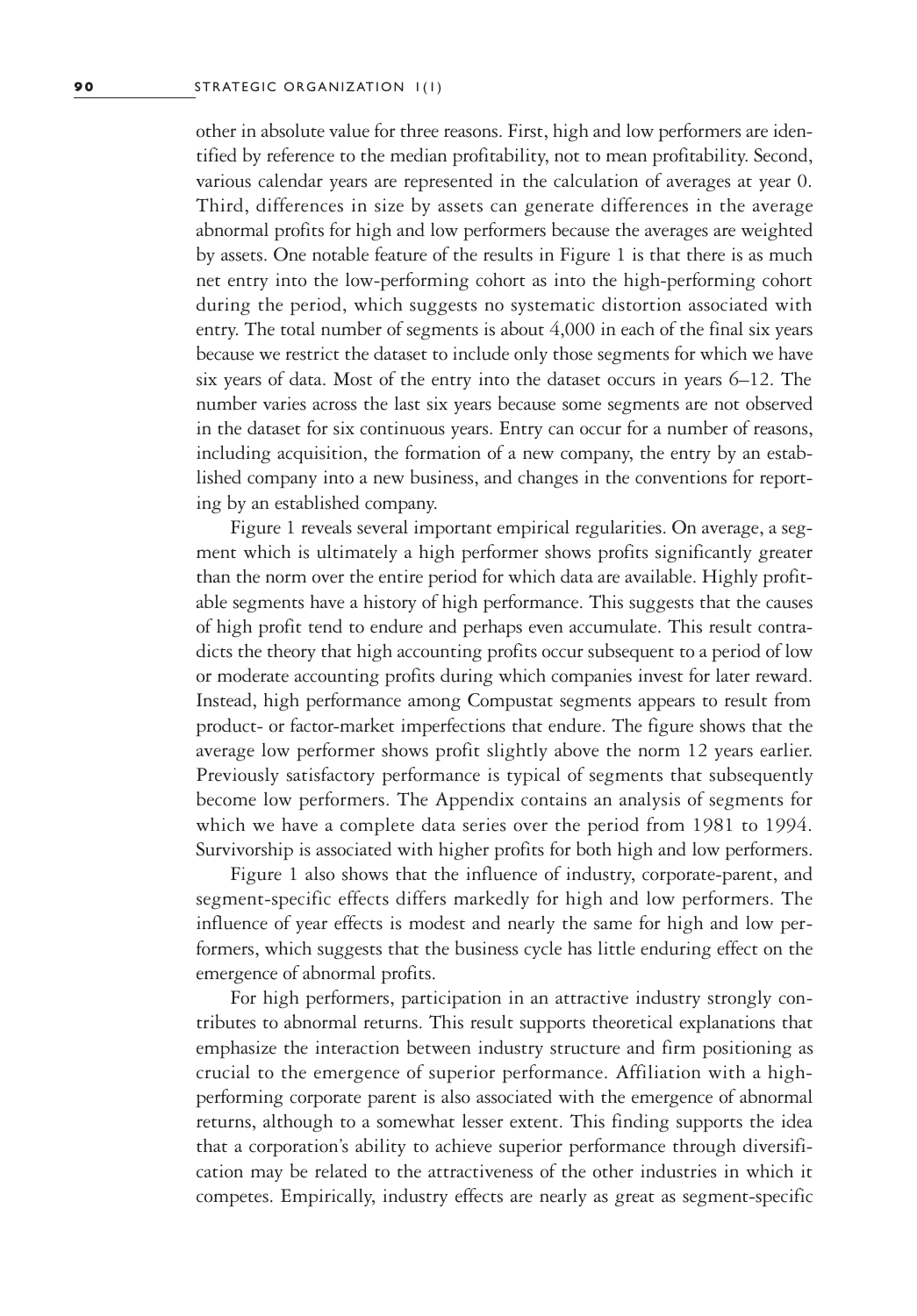effects in the early development of high performance. Over time, segmentspecific effects become somewhat more important**,** which is consistent with the idea that robust competitive positions build incrementally over time.

In contrast, low performance typically arises from business-specific effects rather than from participation in an unattractive industry or from ownership by a poorly performing corporate parent. Recall that the business-specific effects may arise from any condition that affects performance relative to direct rivals within a specific industry, and may be associated with superior insight, changing external institutions, deteriorating resources, poor leadership, or poor execution. This result means that the adverse effects on profitability associated with industry events such as the deregulation of long-haul trucking or with corporate events such as the acquisition of EDS by GM are not characteristic of the average surviving low performer. Heileman's experience in the brewing industry is typical of low performers in the sense that its emerging poor performance could be traced to its own loss of competitive position – hence a negative segment-specific effect. The importance of industry effects to high but not low performers raises a question about how low-performing industries affect profitability. The answer is that low performers tend to participate in both highprofit and low-profit industries, but high performers tend to participate in high-profit industries. Thus, the influence of the low-profit industries is offset by the influence of the high-profit industries in the reported industry effect for low performers. The strong influence of business-specific effects for low performers in Figure 1 suggests that low performance may result from commitment to untenable positions that are hard to reverse.

Figure 2 charts the subsequent sustainability of initially abnormal profits. For this analysis, segments are classified as high or low performers based on their profits in the earliest year for which we have data. Each successive point in the figure represents the average performance of the high and low cohorts in a subsequent year. Note that the averages represented at the left side of Figure 2 are developed from more observations than those at the right side of the figure. Thus, the sustainability chart is not symmetric to the emergence chart because Figure 2 groups segments at year 0 based on their performance in the earliest year, whereas Figure 1 groups segments at year 0 based on their performance in the latest year. As a result, some of the segments that are classified as low performers in the emergence analysis may be classified as high performers in the sustainability analysis, and vice versa.

The change in number of observations for each year arises because of attrition among segments in the dataset. Attrition may occur for a number of reasons: bankruptcy or corporate merger may occur, companies may combine segments in reporting, or a corporation may sell a business to another corporation that is represented in the dataset. The rates of attrition are greatest for years 6–12 because the data are constrained to include only those segments for which we have more than six years of data. Note that attrition is just as great for high performers as low performers, which may indicate that high performers are as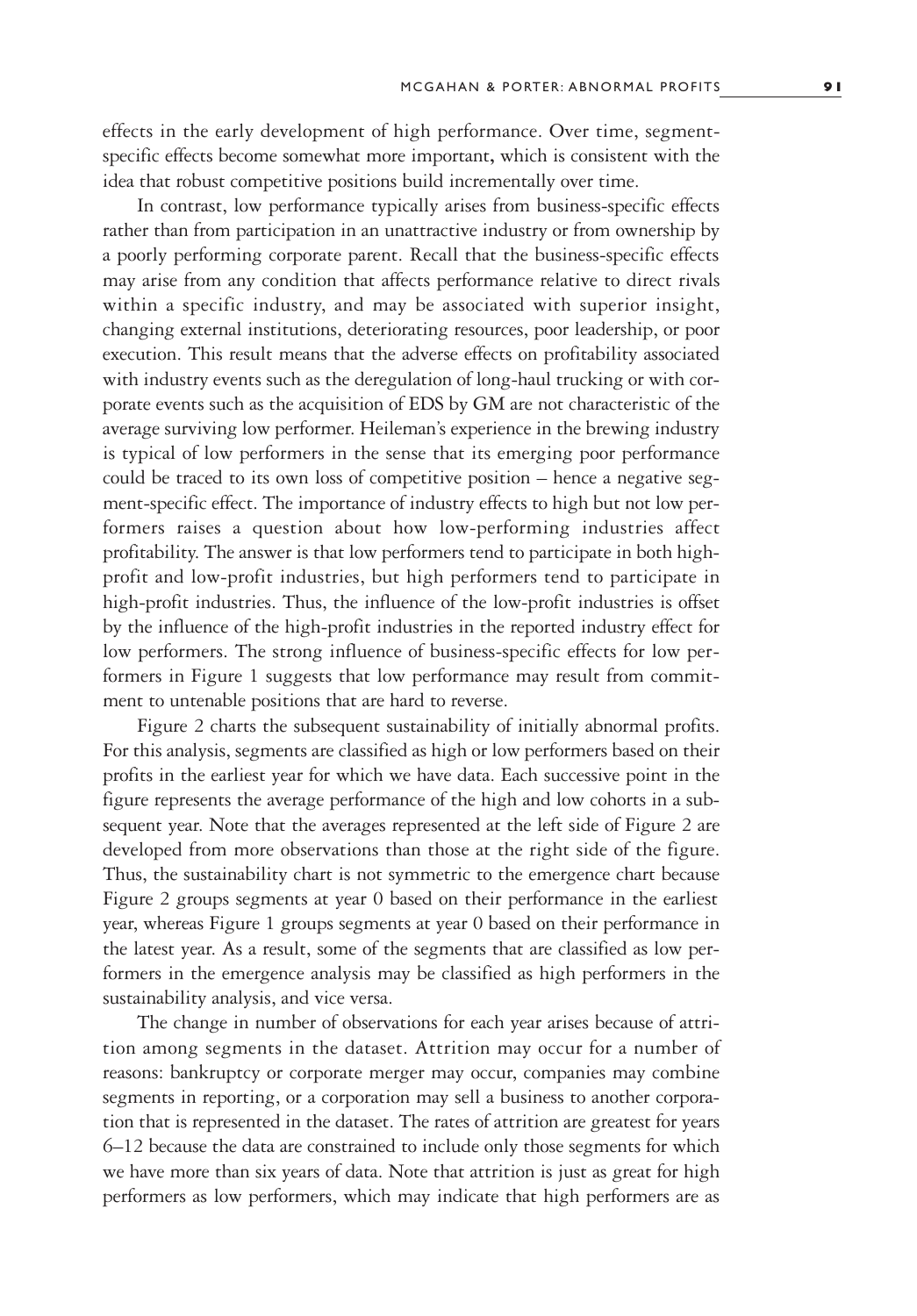

**Figure 2** The sustainability of abnormal profits

likely to be sold as low performers. The results must be interpreted carefully to apply only to those segments with continuity in identity over the period.

Figure 2 reveals several important empirical regularities about sustainability. High performers show profits significantly greater than the norm 12 years later. A comparison of Figures 1 and 2 reveals that in both cases, high profits are relatively enduring. In the Compustat sample, segments that are initially high performers report profitability that erodes somewhat faster than profits emerge among segments that end up as high performers. This occurs both because of exit and entry into the Compustat dataset and because of changes in the profits of segments.

Figure 2 also indicates that initially low performing segments that continue to report for 12 years eventually show profits that are near the norm. A comparison with the emergence analysis indicates that the recovery from initial low performance occurs more slowly than low performance develops. On average, a business that is initially a low performer continues to post below-average returns. Thus, although low performers often start as average performers, low performance is difficult to reverse. Different causal mechanisms may be at work: low performance may emerge from commitments to specialized assets that do not create value for buyers, while low performance may endure because of organizational inertia that prevents the redeployment of resources to more productive uses.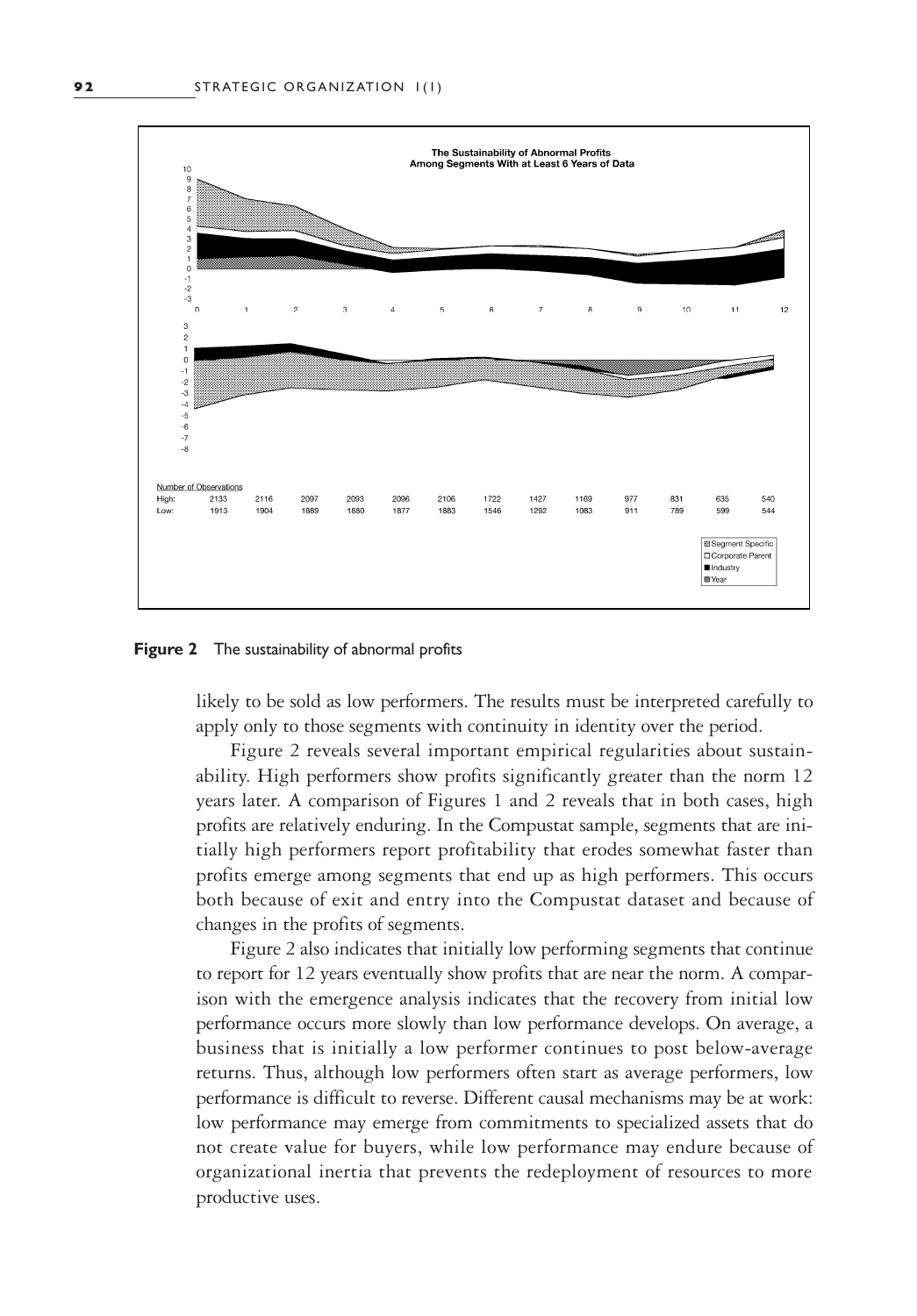In Figure 2, industry and corporate-parent effects are again significantly larger for high performers than for low performers. Thus, the influence of industry, corporate-parent, and segment-specific effects in Figure 2 is broadly consistent with Figure 1, with one exception. In Figure 2, segment-specific effects are initially large for high performers, but erode relative to industry and corporateparent effects. By contrast, Figure 1 shows that segment-specific effects remain important to high performance in every year. On average, high performers regress toward the mean almost exclusively because of diminished segmentspecific effects. Industry and corporate-parent effects are remarkably stable (see also McGahan and Porter, 1999). In other words, the erosion of an advantageous competitive position is the most significant threat to the sustainability of abnormally high profits.

On average, low performance is corrected as segment-specific effects diminish. Thus, low performers tend to reduce the disadvantages in their competitive positions over time, which is not surprising given that segment-specific effects account for nearly all of low performance. A comparison of the results for high and low performers indicates an asymmetry in how business-specific effects change. This suggests fruitful avenues for further research into theoretical explanations for why businesses can build competitive positions more easily than they can dismantle positions.

# **Statistical analysis on the importance of industry, corporate-parent, and segment-specific effects**

We next use statistical methods to develop more precise findings. The analysis confirms our previous results, and reveals additional regularities. To assess relative importance, we examined the average and standard deviation by type of effect for high and low performers in the emergence and sustainability of abnormal profits. Table 2 shows the results. The table indicates that:

- *• Large low performers show profitability closer to the norm than large high performers. As a result, abnormal profitability is greater for high performers than low performers*. The average abnormal profitability for high performers is greater in absolute value than for low performers. This asymmetry is possible because the effects are calculated by weighting each observation by the size of the segment.
- *• Industry effects are especially important to high performance*. Industry effects are greater in size than any other type of effect in the sustainability of high performance, and are nearly as large as segment-specific effects in the emergence of high performance. Emerging high performers tend to participate in structurally attractive industries, and sustained high performers benefit from participation in attractive industries that remain attractive. Among low performers, industry effects are considerably smaller in absolute value than segment-specific effects in both cases.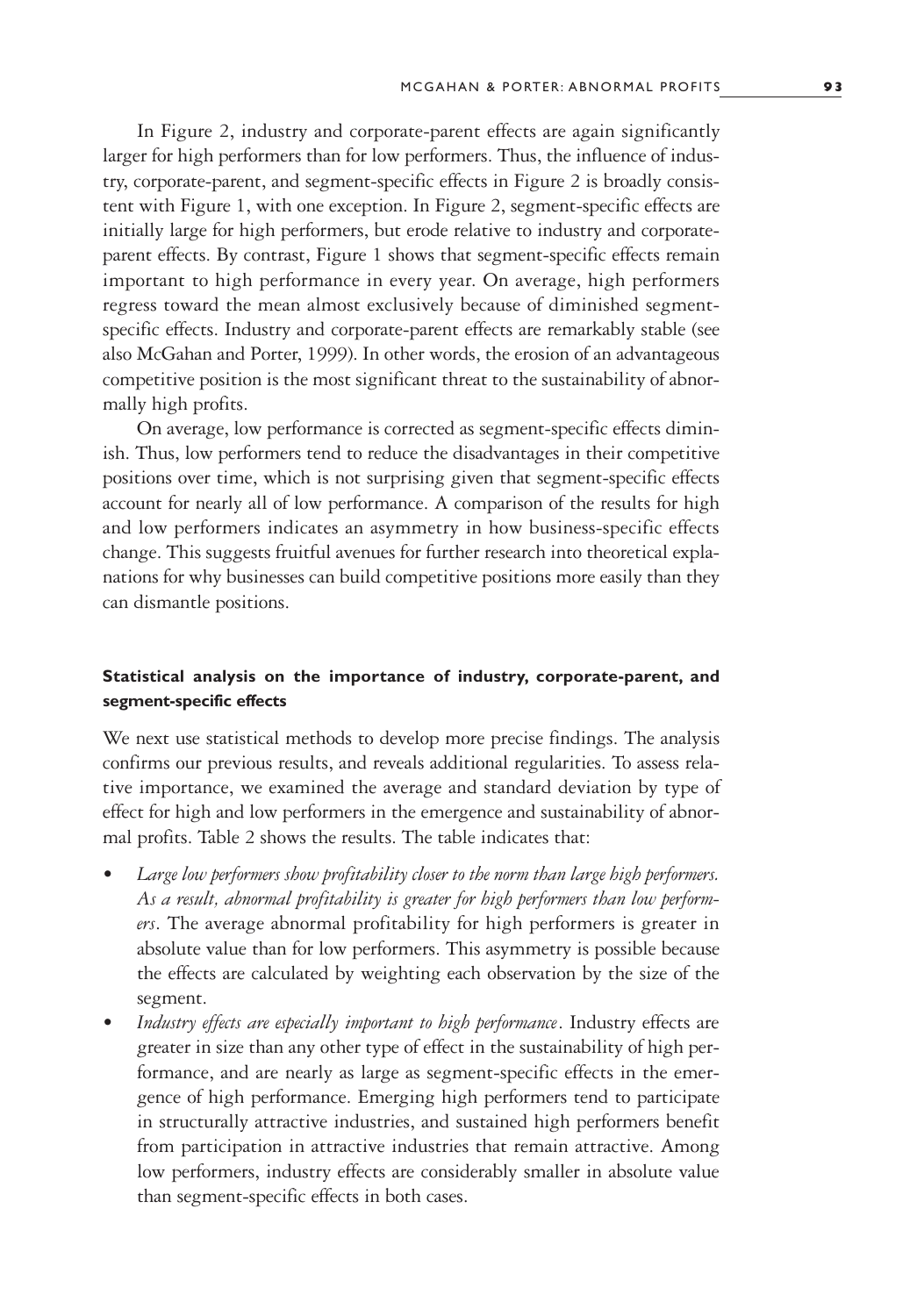|                               |                   |                     | Emergence   | Sustainability |                   |                        |                |            |  |
|-------------------------------|-------------------|---------------------|-------------|----------------|-------------------|------------------------|----------------|------------|--|
|                               | High Performers   |                     |             | Low Performers |                   | <b>High Performers</b> | Low Performers |            |  |
| Effect                        | Avg. <sup>b</sup> | Std.D. <sup>b</sup> | Avg. $^{b}$ | Std.D. $^{b}$  | Avg. <sup>b</sup> | Std.D. $^{b}$          | Avg. $^{b}$    | Std.D. $b$ |  |
| Abnormal Profit <sup>c</sup>  | 5.733             | 14.153              | $-3.850$    | 2.268          | 4.041             | 15.316                 | $-2.727$       | 11.538     |  |
| Year                          | 0.121             | 1.224               | 0.182       | 1.214          | 0.128             | 1.219                  | 0.179          | 1.218      |  |
| Industry                      | 2.099             | 6.974               | $-0.486$    | 5.947          | 1.767             | 7.108                  | $-0.320$       | 5.787      |  |
| Corporate-parent <sup>d</sup> | 1.032             | 6.538               | $-0.090$    | 5.642          | 0.765             | 6.522                  | 0.118          | 5.627      |  |
| Segment-specific              | 2.481             | 12.546              | $-3.456$    | 1.743          | .381              | 13.210                 | $-2.704$       | 11.283     |  |

*a* Includes only segments for which we have at least six years of data

*b* Average and standard deviation over all years for which we have data

*c* Sum of year, industry, corporate-parent, and segment-specific effects

*d* Corporate-parent effects are reported as averages over all corporations, not just diversified corporations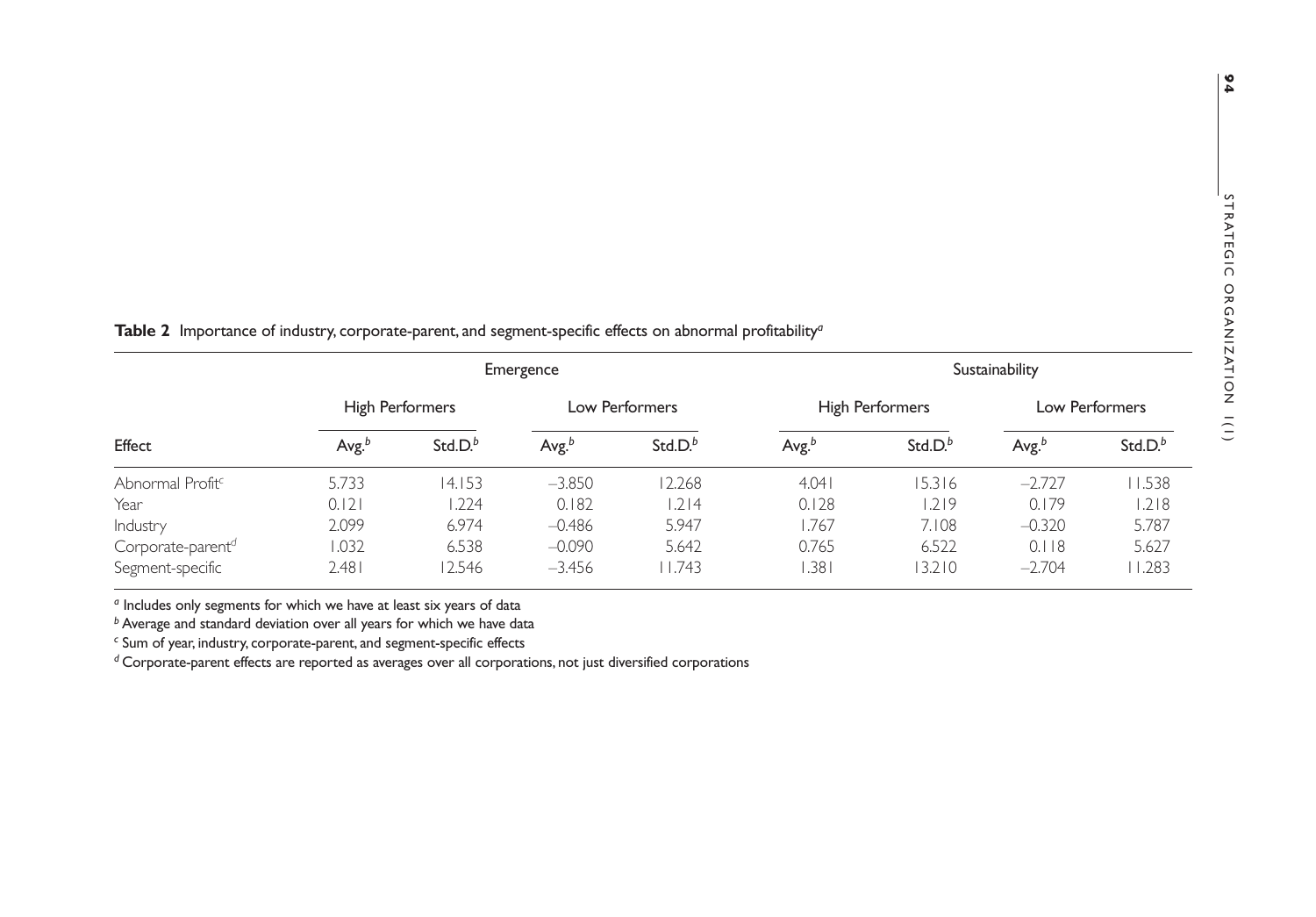- *• Although corporate-parent effects are consistently smaller in absolute value than segment-specific and industry effects, they contribute positively to high performance. Among low performers, corporate-parent effects slightly offset other effects*. Positive corporate-parent effects contribute to both the emergence and sustainability of high performance. High performers tend to belong to corporate parents that positively contribute to profitability. On average, low performance is slightly offset by positive corporate-parent effects, although corporate-parent effects on low performers are so small as to be negligible.
- *• Segment-specific effects are important to both high and low performance, especially to low performance*. In the emergence and sustainability of high performance, segment-specific effects account for 43% and 34%, respectively, of abnormal profits on average. In the emergence and sustainability of low performance, segment-specific effects account for 90% and 99%, respectively, of abnormal profits on average. Thus, segment-specific effects are important to high performance, and dominate low performance.
- *• The effects of the business cycle are not important in the emergence and sustainability of high and low performance*. High and low performance is not materially influenced by year effects. On average, year effects influence both high and low performers positively in our sample. (This result is possible because we have more observations for years at the peaks of business cycles than at the troughs of business cycles.)

See McGahan and Porter (1997) for an analysis that breaks down the contribution of industry, corporate-parent and business-specific effects for agriculture & mining, manufacturing, transportation, wholesale & retail trade, lodging & entertainment, and services. While the decomposition of variance in Table 2 confirms the results in Figures 1 and 2, it does not provide direct evidence on the rates at which abnormal profits emerge and are sustained. The next section provides a direct assessment of the relative rates of change in each type of effect.

#### **Statistical analysis of the persistence in incremental components of effects**

Figures 1 and 2 reveal that some types of effects appear to diminish over time while others appear to accumulate. To explore these regularities, we use a widely adopted statistical approach to measure the persistence in the incremental components of effects. Specifically, we stipulate that for each observation, the year, industry, corporate-parent, and segment-specific effects each consist of a fixed component and an incremental component. We also stipulate that the sum of these effects (which equals the abnormal profit) consists of a fixed component and an incremental component. For example, the segment-specific effect,  $\phi_{i,k,t}$ , is assumed to equal  $f_{i,k} + s_{i,k,t}$ . The fixed component,  $f_{i,k}$ , is the average amount by which an effect differs from zero in *every year* for which we have data on the segment. The incremental component,  $s_{i,k,t}$ , is the *additional amount* (above or below the fixed component) that arises in year t.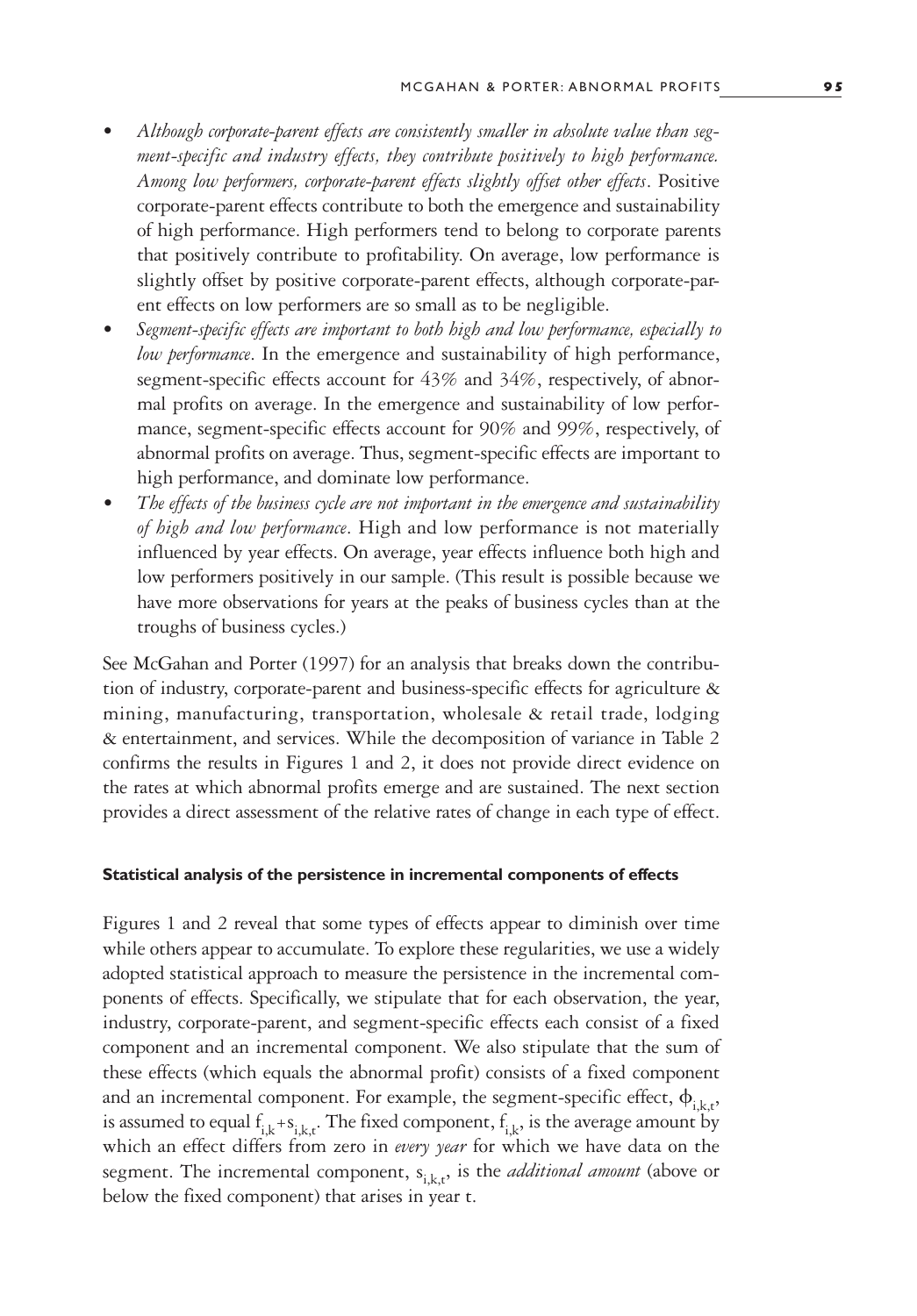Following Mueller (1986), Waring (1996), and McGahan and Porter (1999), we allow the incremental component of each effect to follow the firstorder autoregressive process  $s_{i,k,t} = \rho_{SS,i,k} s_{i,k,t-1} + \kappa_{i,k,t}$  where  $\kappa_{i,k,t}$  is a random shock at time t. McGahan and Porter (1999) use the same specification to study persistence without distinguishing the emergence of abnormal profits from the sustainability of abnormal profits. This expression defines  $\rho_{ss,i,k}$ , which is the rate of persistence in the incremental components for segment i,k. The rate of persistence may take on positive or negative values. Some algebraic substitution yields the following expression in  $\phi_{i,k,t}$ ,  $\phi_{i,k,t-1}$ , and  $\rho_{\text{SS},i,k}$ , which we use to estimate  $\rho_{SS,ik}$ :

$$
\Phi_{i,k,t} = d_{i,k} + \rho_{SS,i,k} \Phi_{k,t-1} + \kappa_{i,k,t}
$$
\n(2)<sup>2</sup>

Equation (2) stipulates that  $\phi_{i,k,t}$  follows a first-order autoregressive process<sup>3</sup> with a drift captured by  $d_{ik}$ . The fixed component of the segment-specific effect, denoted  $f_{i,k}$ , is equal to  $d_{i,k}$ /(1– $\rho_{SS,i,k}$ ). Equations (3) through (6) show similar relationships for the year, industry, and corporate-parent effects, and for the sum of effects. For each equation, we assume that the error is independently drawn from a distribution with mean zero and constant but unknown variance.

$$
\gamma_{t} = a + \rho_{YR,i,k} \gamma_{t-1} + \lambda_{i,t} \tag{3}
$$

$$
\alpha_{i,t} = b_i + \rho_{IN,i,k} \alpha_{i,t-1} + \vartheta_{i,t} \tag{4}
$$

$$
\beta_{k,t} = c_k + \rho_{CP,i,k} \beta_{k,t-1} + \zeta_{k,t}
$$
\n(5)

$$
\mathbf{r}_{i,k,t} = \mathbf{\tau}_{i,k} + \mathbf{\rho}_{i,k} \qquad \mathbf{r}_{i,k,t-1} \qquad + \mathbf{\varepsilon}_{i,k,t} \tag{6}
$$

Ordinary least squares (OLS) estimation of equations (2) through (6) yields biased estimates of  $\rho_{i,k}$ ,  $\rho_{YR,i,k}$ ,  $\rho_{IN,i,k}$ ,  $\rho_{CP,i,k}$ , and  $\rho_{SS,i,k}$  because the errors associated with some years are correlated with dependent variables in other years.<sup>4</sup> We correct for this bias using a formula developed by Nickell (1981).<sup>5</sup> With Nickell's correction, the OLS procedure generates an estimate of persistence by type of effect for each of the business segments in our dataset. We obtain an average by weighting each estimate by the inverse of its variance.<sup>6</sup> The intuition is that the average should reflect the precision with which the constituent estimates are calculated. The inverse of the variance of each estimate accounts for both the number of observations on the segment and the degree of fluctuation in the incremental components for the segment. From the persistence estimates, we impute the fixed and incremental components of each effect. A summary measure of goodness-of-fit for each of the average persistence rates is obtained from a weighted sum of the variances of the residuals in each of the regressions, and from a weighted sum of the dependent variables in each of the regressions.<sup>7</sup>

In the statistical analysis, we eliminate spurious estimates by assessing persistence only when we have at least six years of data on a segment. McGahan and Porter (1999) contains a specification test to verify that estimates of persistence are not sensitive to this criterion. Changes in the corporate ownership of a seg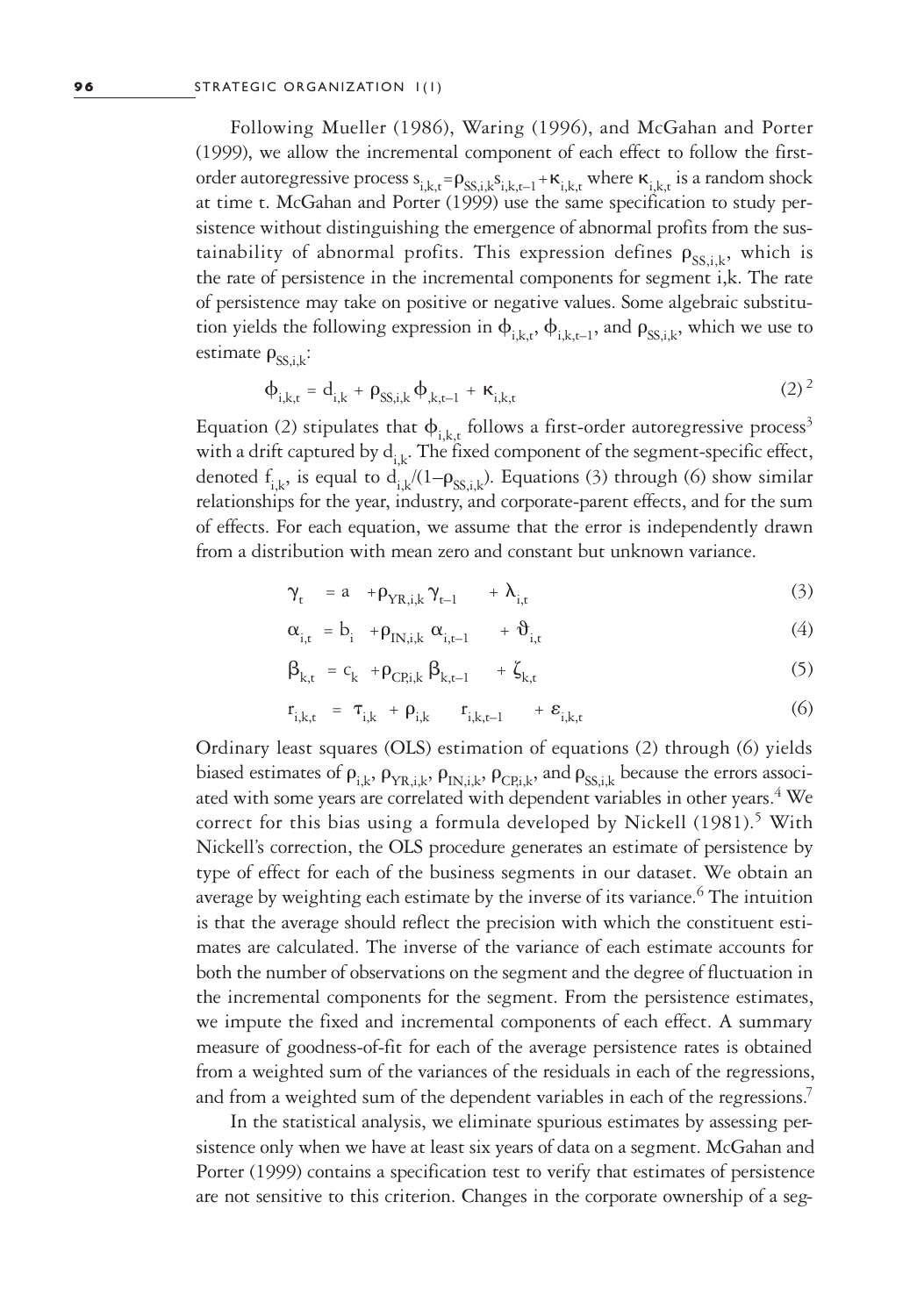ment are treated as exits and subsequent entries. We do not assess the persistence of profitability between years for any segment unless we have data on both the current and previous year for the segment; as a consequence, we omit information on a segment for the year of a change in corporate parent. Our results should be interpreted carefully as applying only to those segments that retain their identities for at least six years, and not to all segments in a particular year.

Table 3 shows the results. Panel (a) shows statistics on the emergence of abnormal profits, and panel (b) shows statistics on the sustainability of abnormal profits. The first section of each panel shows the average estimates of the fixed (i.e.,  $f_{i,k}$ ) and incremental components of each effect ( $s_{i,k,t}$ ). The second section of each panel shows estimated rates of persistence in the incremental components and the third section shows goodness-of-fit of the persistence estimates.

In several instances, the estimated rate of persistence in the sum of effects is greater than the estimated rates for each of the constituent effects. For example, in panel (b), the estimated rate of persistence among high performers in the sum of effects is 80.6%, which is greater than each of the estimates for the year, industry, corporate-parent, and segment-specific effects of 65.8%, 76.6%, 71.5%, and 70.8%, respectively. This outcome is possible because the fixed and incremental components of effects vary asynchronously, so that aggregation across effects can yield greater stability than in each of the constituent effects. Mann–Whitney tests indicate that the means are significantly different at the 99% level for high and low performers in every case except for the following: the year effects, and the incremental component of the corporate-parent effects. Note that the fixed component of the corporate-parent effects is significantly different for high and low performers, and that the rates of persistence in the corporate-parent effects are significantly different for high and low performers. Thus, we draw our conclusions about the year, industry, corporate-parent, segment-specific and overall abnormal profits with confidence of their statistical robustness. In supplementary analyses on both the emergence and the sustainability of abnormal profits, we found no significant correlation between the fixed components, the persistence rates, the sizes of businesses, and the amount of diversification.

The results in panel (a) suggest the following regularities in the *emergence* of abnormal profits for businesses that maintain their identities for at least six years:

*• On average among businesses that retain their identities for six or more years, low performance accumulates faster than high performance*. Panel (a) shows a persistence rate in abnormal profits for low performers that is greater than for high performers (82.1% vs. 77.4%). This occurs because the incremental component of high performance is small on average; high performance is largely fixed. Persistence in the incremental component is not as relevant to the emergence of high performance as low performance. The incremental components of low performance accumulate over time on average.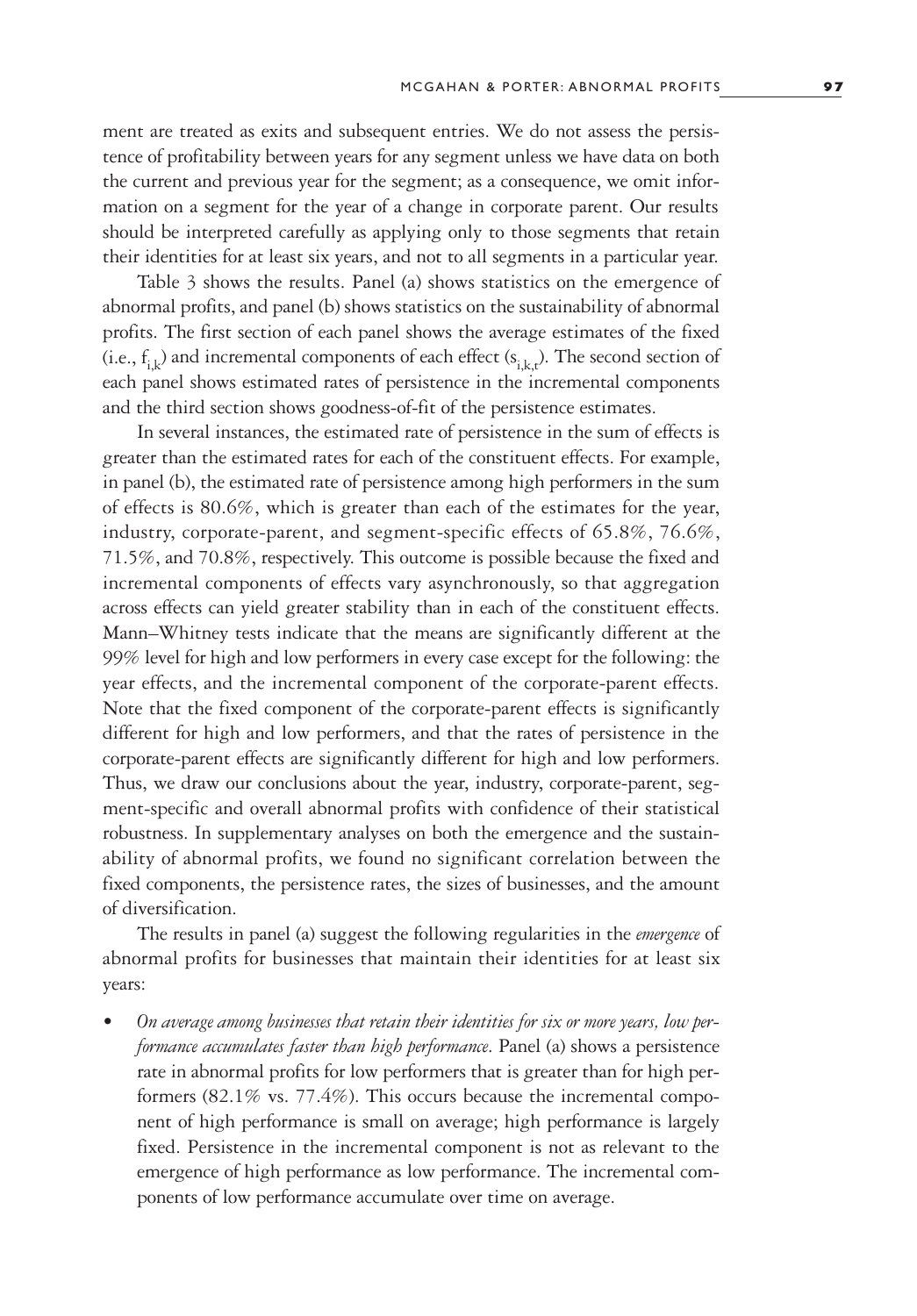#### **Table 3** Estimates of persistence in the incremental components of effects

## (a) The Emergence of Abnormal Profits*<sup>a</sup>*

|                                                                                                                        | Year                    |                            | Industry                   |                               | Corp.-Par.b                |                                 | Seg-Spec.                    |                               | Ab. Profits                |                               |
|------------------------------------------------------------------------------------------------------------------------|-------------------------|----------------------------|----------------------------|-------------------------------|----------------------------|---------------------------------|------------------------------|-------------------------------|----------------------------|-------------------------------|
|                                                                                                                        | High                    | Low                        | High                       | Low                           | <b>High</b>                | Low                             | High                         | Low                           | High                       | Low                           |
| Average effect <sup>c</sup><br>Fixed component <sup>d</sup><br>Incr. component $\sigma$                                | 0.121<br>0.043<br>0.727 | 0.182<br>$-2.249$<br>2.989 | 2.099<br>8.180<br>$-5.724$ | $-0.486$<br>0.128<br>$-0.635$ | 1.032<br>7.673<br>$-6.735$ | $-0.090$<br>$-11.920$<br>12.573 | 2.481<br>$-18.365$<br>20.136 | $-3.456$<br>$-4.445$<br>0.487 | 5.733<br>1.733<br>$-1.680$ | $-3.850$<br>$-8.794$<br>5.752 |
| Estimated persistence rates<br>Average <sup>d</sup><br>Standard deviation <sup>e</sup><br>Goodness of fit <sup>f</sup> | 0.642<br>0.005<br>0.479 | 0.658<br>0.009<br>0.475    | 0.784<br>0.002<br>0.880    | 0.744<br>0.006<br>0.680       | 0.638<br>0.002<br>0.698    | 0.787<br>0.058<br>0.362         | 0.717<br>0.020<br>0.795      | 0.592<br>0.021<br>0.91        | 0.774<br>0.000<br>0.936    | 0.821<br>0.000<br>0.459       |

# (b) The Sustainability of Abnormal Profits*<sup>a</sup>*

|                                 | Year     |          | <b>Industry</b> |          | Corp.- $Parb$ |          | Seg-Spec. |           | Ab. Profits |           |
|---------------------------------|----------|----------|-----------------|----------|---------------|----------|-----------|-----------|-------------|-----------|
|                                 | High     | Low      | High            | Low      | <b>High</b>   | Low      | High      | Low       | <b>High</b> | Low       |
| Average effect <sup>c</sup>     | 0.128    | 0.179    | 1.767           | $-0.320$ | 0.765         | 0.118    | .381      | $-2.704$  | 4.041       | $-2.727$  |
| Fixed component <sup>d</sup>    | $-0.644$ | $-1.966$ | 1.745           | 7.369    | $-0.460$      | $-4.697$ | $-2.730$  | $-25.662$ | $-0.742$    | 10.792    |
| Incr. component <sup>d</sup>    | .377     | 2.739    | 0.444           | $-7.436$ | 1.535         | 5.232    | .916      | 24.146    | 4.926       | $-10.868$ |
| Estimated persistence rates     |          |          |                 |          |               |          |           |           |             |           |
| Average <sup>d</sup>            | 0.661    | 0.643    | 0.760           | 0.771    | 0.643         | 0.781    | 0.620     | 0.712     | 0.808       | 0.753     |
| Standard deviation <sup>e</sup> | 0.004    | 0.006    | 0.002           | 0.003    | 0.028         | 0.024    | 0.029     | 0.015     | 0.000       | 0.000     |
| Goodness of fit <sup>f</sup>    | 0.472    | 0.482    | 0.759           | 0.873    | 0.428         | 0.624    | 0.809     | 0.903     | 0.915       | 0.457     |

<sup>a</sup> Includes only segments for which we have at least six years of data

*b* Corporate-parent effects reported as averages over all corporations, but corporate-parent persistence rates are reported only for diversified corporations

*<sup>c</sup>*The averages of the fixed and incremental components do not sum to the average effect because the components are weighted to reflect the precision of persistence estimates

*<sup>d</sup>*Weighted by the inverse of the variance on each estimate

*<sup>e</sup>*Weighted by the inverse of the variance on the standard errors

 $f$ This measure is the weighted average of the  $R^2$  in the OLS regression on each segment; the weights are the inverses of the standard errors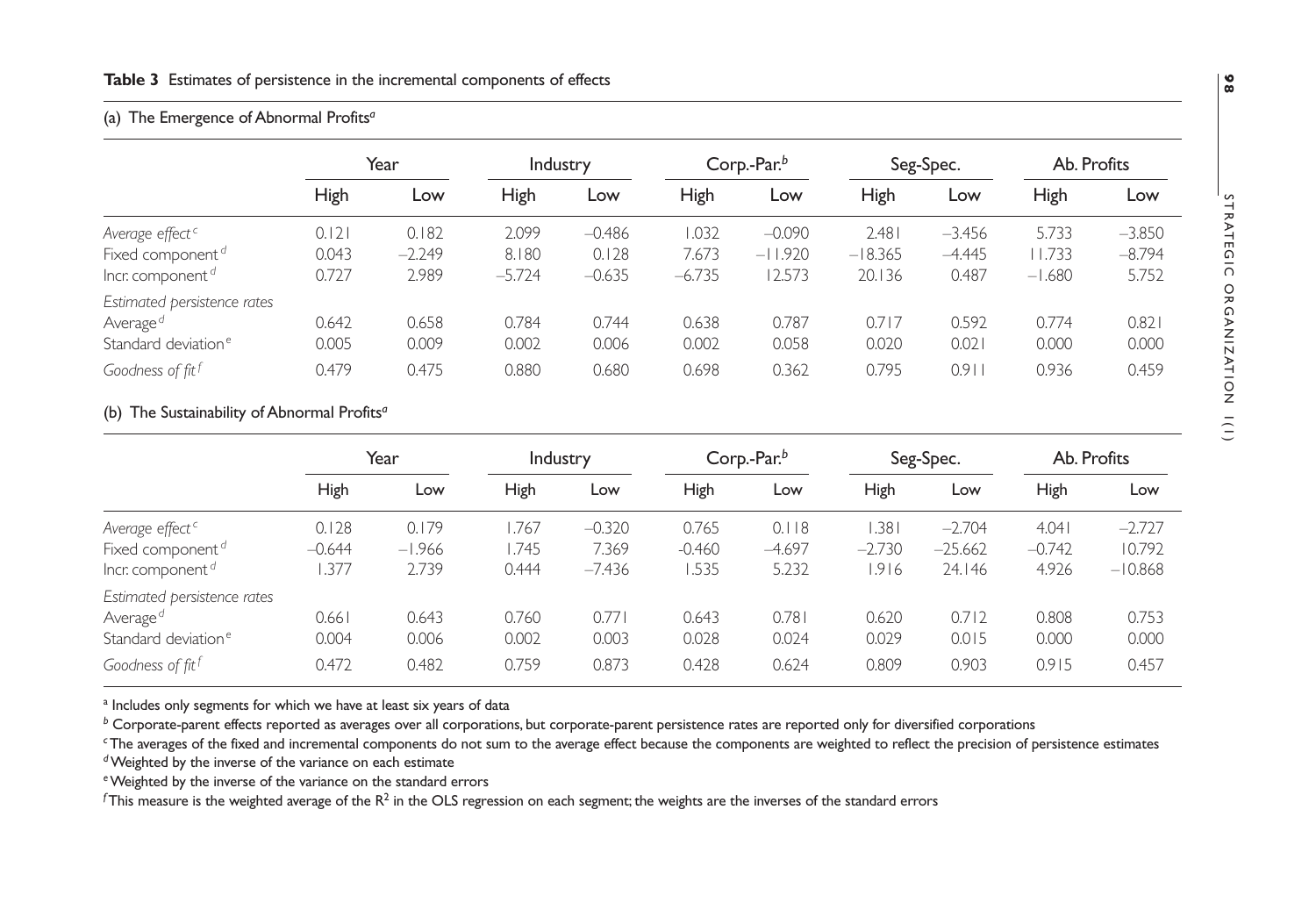- *• Industry effects accumulate over time for the average high performer but not for the average low performer*. In panel (a), the average incremental component of the industry effect is negative for both high and low performers. Persistence in the negative incremental component for high performers indicates that industry effects diverge from the economic mean on average. Persistence in the negative incremental component for low performers indicates that industry effects for these firms converge toward the economic mean on average. Thus, industry effects contribute to the emergence of high performance but not to the emergence of low performance. The incremental components of industry effects are also more persistent for high performers than low performers.
- *• Corporate-parent effects accumulate and contribute to divergence from the mean for both high and low performers*. In panel (a), the incremental components of the corporate-parent effects take the same signs as the incremental components of the sum of effects. Thus, corporate-parent effects contribute to the divergence of abnormal profits from the mean. Corporate-parent effects on high performers are about half as large as industry effects on average, and persist at a lower rate than industry effects. Corporate-parent effects on low performers are smaller than any other type of effect (including year), although estimated rates of persistence in the corporate-parent effects on low performers show greater variability than any other type of effect.
- *• The incremental components of the segment-specific effects persist at a greater rate for high performers than low performers on average*. In the emergence of high performance, segment-specific effects diminish over time on average (given the positive incremental component on average). Panel (a) also shows a positive incremental component of the segment-specific effect for low performers, which indicates that segment-specific effects diverge from the mean for the average low performer. In panel (a), incremental segment-specific effects persist at 71.7% for high performers and 59.2% for low performers.

Panel (b) shows persistence rates in the *sustainability* of high and low performance for businesses that maintain their identities for at least six years. The results indicate:

*• On average among segments that retain their identities for six or more years, the incremental components of abnormal profits deteriorate at about the same rate for high and low performers on average*. Panel (b) shows a persistence rate in the sum of effects for high performers that is about the same as for low performers (80.6% vs. 81.34%). In the sustainability of abnormal profits, the erosion of the incremental components of high performance occurs at about the same rate as the erosion of the incremental components of low performance. The competitive processes that cause regression to the mean in high performance appear to have similar effect to the corrective processes that cause regression to the mean in low performance.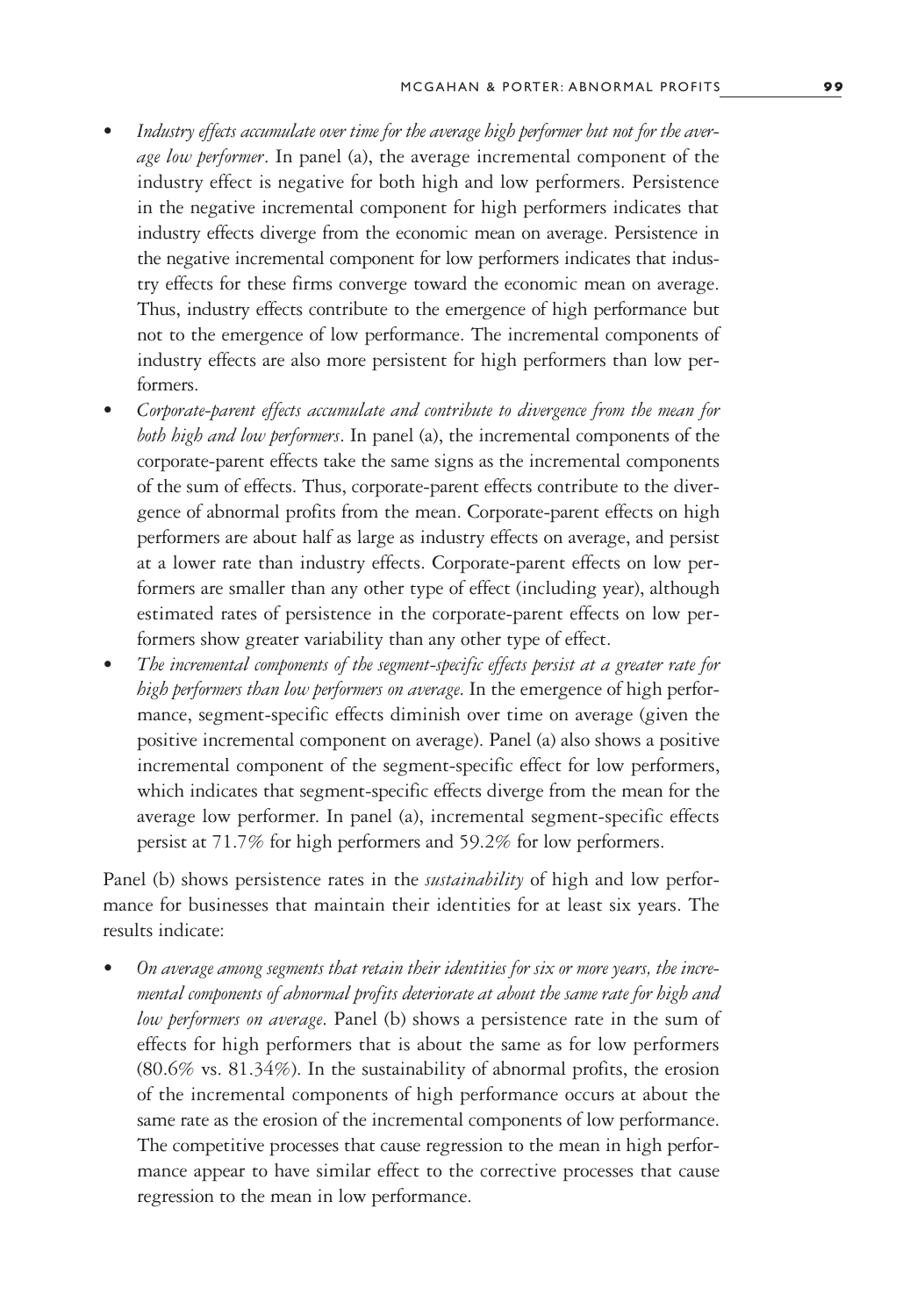- *• In the sustainability of abnormal profits, industry effects contribute to convergence toward the mean for the average segment*. In panel (b), the average incremental component of the industry effect is positive for high performers and negative for low performers. Thus, industry effects on both high performers and low performers tend to diminish in absolute value over time, although the gross impact of industry effects is considerably less for low performers than for high performers. Average persistence in the incremental components of industry effects is similar for high and low performers.
- *• Corporate-parent effects contribute to convergence toward the mean for high performers, but do not contribute to convergence for low performers on average*. In panel (b), the average incremental component of the corporate-parent effect is positive for both high and low performers. Thus, corporate-parent effects contribute to convergence for high performers, but not for low performers.
- *• On average, segment-specific effects diminish over time for high performers. For the average low performer, segment-specific effects accumulate rather than diminish*. Panel (b) shows positive average incremental components of the segmentspecific effect for both high and low performers. Thus, segment-specific effects diminish over time on average for high-performing segments. For the average low performer, however, the segment-specific effect accumulates over time on average.

A supplementary analysis on results by sector does not generate information on statistically significant differences in persistence rates because of high variance on the persistence estimates. The estimated persistence rates by sector have high variance both because there are small numbers of observations in some sectors and because we incorporate into the variance estimates a correction that accounts for the fact that the rates are themselves built from estimated parameters with non-zero variances. We did find significant differences in the effects for businesses belonging to single-segment and diversified companies, however. Significant differences for single-segment and multi-segment firms arise in the fixed components of the industry effects and in the persistence rates of the business-segment effects. Single-segment businesses tend to have higher fixed components of industry effects but somewhat lower persistence rates in business-specific effects. This may arise because single-segment businesses participate in more attractive industries while diversified firms have greater scope for enhancing favorable influences on positioning. These findings point to opportunities for further research on the structural and behavioral differences across focused and diversified firms that give rise to the emergence and sustainability of abnormal profits.

# **Conclusion**

In this study, we examine the behavior of profitability among business segments covered in the Compustat Business-Segment Reports for 1981 to 1994 and that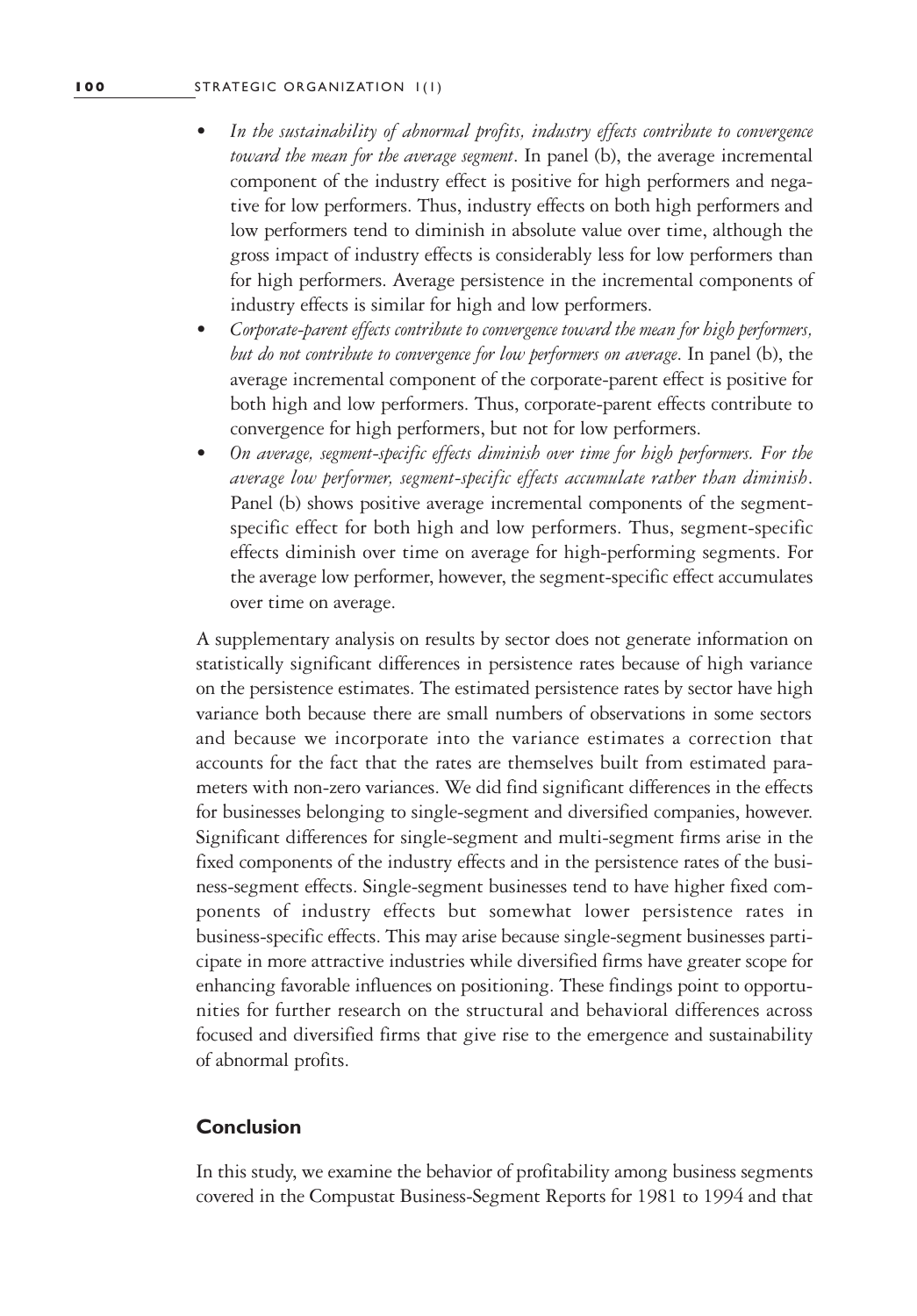retain their identities for at least six years. Our purpose is to report on empirical regularities in the influence of year, industry, corporate-parent and businessspecific effects on high and low performance over time. This study differs from prior research by examining differences in the emergence and sustainability of abnormal profits, by examining changes in the influence of effects over time, and by distinguishing differences among high and low performers.

We chart the emergence and sustainability of high and low performance among a large group of firms engaged in the US economy, and corroborate the results using statistical methods. In analyzing changes over time, we distinguish between the incremental and fixed components of abnormal profit and note that the standard measure of persistence applies only to the incremental components. We are unable to explore the differences in industry, corporate parent, and business-specific factors between business segments that retain their identity for six years and those that are sold, acquired, closed, or redefined. The persistence rates reported in this paper apply only to the incremental component of the effects for business segments with at least six years of longevity. Some previous studies have reported persistence estimates that have been interpreted more generally. Because the incremental components of abnormal profit may be quite small, this misinterpretation can lead to incorrect inferences about the emergence and sustainability of abnormal profits. To best convey our results, we interpret the persistence estimates in context of the charts presented earlier.

The analysis reveals the following broad regularities about the process of competition:

- 1 Industry effects are more important than business-specific and corporateparent effects in the sustainability of high performance. Business-specific effects are more important than industry and corporate-parent effects in the emergence and sustainability of low performance, and in the emergence of high performance.
- 2 Industry and corporate-parent effects are more important on average to high performance than to low performance. Business-specific effects are more important on average to low performance than to high performance.
- 3 On average, high performance is preceded by high performance, whereas low performance is preceded by average performance.
- 4 High and low performance erode at about the same rate.

While our analysis is descriptive, the results are consistent with fundamental principles of strategy and organization. The emergence of low performance is distinguished not by a history of poor performance but by the onset of an adverse competitive positioning in a situation where industry and corporateparent effects are neutral on average. The absence of negative industry effects on low performance suggests that low performance is not triggered by competitive imitation. Instead, low performance apparently emerges when a competitor that initially generated an average return suffers from an eroding position relative to rivals.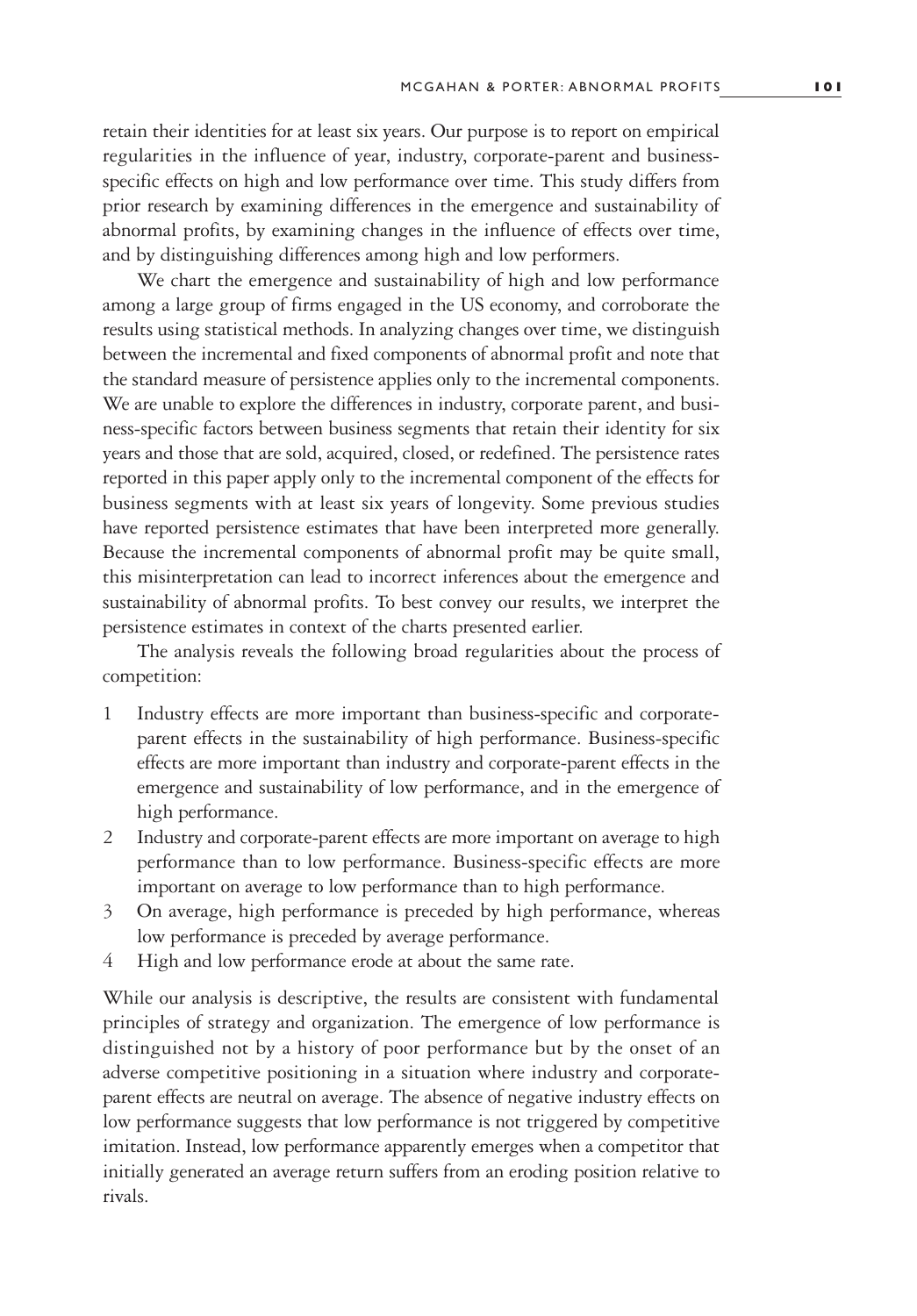On average, the emergence of high performance reflects a combination of several circumstances: creating a business-specific position with benefits that are preserved over time; participation in an attractive industry; and the beneficial influence of a corporate parent. High performance is not normally associated with mastering profit-dissipating rivalry in an unattractive industry.

On average, the industry and corporate-parent effects of high performers are more sustainable than their business-specific advantages. This may mean that positioning effects due to strategy and to organization are exposed to competitive threats. Given the enduring nature of the positive industry effect on the average high performer, it appears that high performers do not resort to profitdissipating rivalry to fend off imitation, perhaps in the interest of preserving industry structure.

On average, low performance is sustained for over a decade. The longevity and importance of segment-specific effects suggests that low performers adopt losing strategies or adopt management practices that are hard to modify. Candidate explanations include organizational inertia and sunk-cost effects that lock a company into a losing strategy.

There is a stark contrast between sustaining high performance and the emergence of low performance. Emergent low performers appear to be locked into their adverse competitive positions and find it hard to recover their profitability. Sustained high performers appear to preserve industry and corporate benefits as their distinctiveness within a business erodes over time. When a high performer can preserve its distinctive business-specific effect without harming industry structure and without harming other corporate members, then the high performance appears to accumulate. In sum, a distinctive idiosyncratic business-specific effect appears to be necessary for the emergence of superior profitability. Overall, however, sustained high profitability apparently follows from the decision to preserve industry attractiveness and corporate structure rather than to obtain a fully distinctive business-specific advantage without regard for the industry and corporate consequences.

This paper also points to opportunities for further research. While the descriptive analyses in this paper do not test theoretical hypotheses, the results are broadly consistent with theory from a number of disciplines and perspectives. One major avenue for research lies in identifying the causal mechanisms that explain why superior performance tends to emerge quickly while inferior performance emerges slowly and tends to persist. Sophisticated studies of mobility are needed to identify structural features associated with the emergence and sustainability of high and low performance (see Furman and McGahan, 2002 as an example of one study that takes on the question of whether performance is predictable).

A second area for further research involves questions about strategic choice. How can a firm make strategic decisions that enhance superior performance and curtail inferior performance? Further research on these questions may require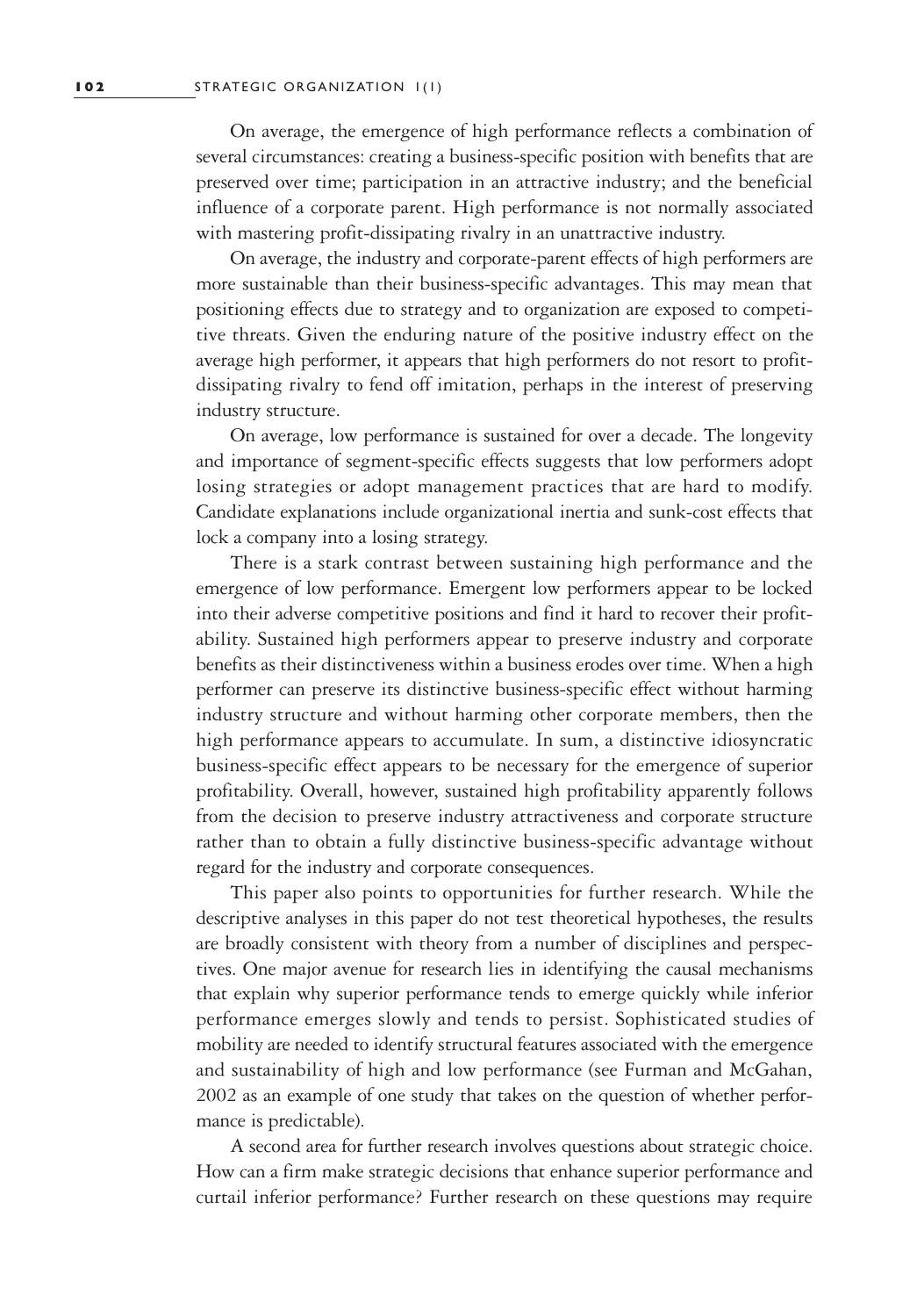enhanced methods that account for complex relationships between the estimated effects (for example, see Hambrick and D'Aveni, 1988).

The results also indicate important relationships in the causal explanations favored by theorists aligned with the industrial-organization view, the resourcebased view, property rights explanations, transaction-cost economics, and organizational ecology. Each theoretical lens may be particularly powerful at a specific point in the evolution of a business. The greatest promise for further theoretical study may be in integrating the various explanations and in demonstrating how they can be related to a broader framework that links strategic and organizational choices to the industry, corporate, and business-specific context.

# **Appendix: the emergence and sustainability of abnormal profits among segments with a complete series**

The central analyses in our paper raise several questions about patterns of emergence and sustainability for newly tracked segments and segments on which we have a complete series of data. In the emergence analysis, for example, the pattern of high performance suggests that newly tracked segments may enter at the same high rate of profitability as segments on which we have a complete series of data. In this Appendix, we report the analyses for segments on which we have complete series and indicate differences in the results. A principal finding is that the segments on which we have a complete series have higher profits on average than those on which we do not have a complete series. Otherwise, the broad patterns reported in the body of the paper for the entire sample also hold for the segments that are analyzed in this Appendix.

In Figure 1, high performers show profits significantly greater than the norm 12 years prior to the date on which they are classified as superior. This regularity raises a question about whether high performance is immediately evident among segments that enter the Compustat dataset during the period under study. Figure A1 shows the emergence of high and low performance for only those segments on which we have a complete series. The pattern for high performers is strikingly similar to the pattern for the full cross-section of high performers. For low performers, however, the pattern is somewhat different. The comparison suggests the following relationships for the average segment as abnormal profits emerge:

- At the time that a segment is first tracked by Compustat, its abnormal profits are about the same as the abnormal profits of mature performers in its cohort.
- The low performance that emerges among newly tracked businesses is considerably more severe than the low performance of mature businesses.

Figure 2, which shows the sustainability of high and low performance, raises the possibility that abnormal profits steadily erode for surviving segments. There is ambiguity in Figure 2 because surviving segments are grouped with those no longer tracked. (Recall that segments may be dropped from Compustat because of exit, privatization, merger of the corporate parent, sale of the division, or reclassification of the division to another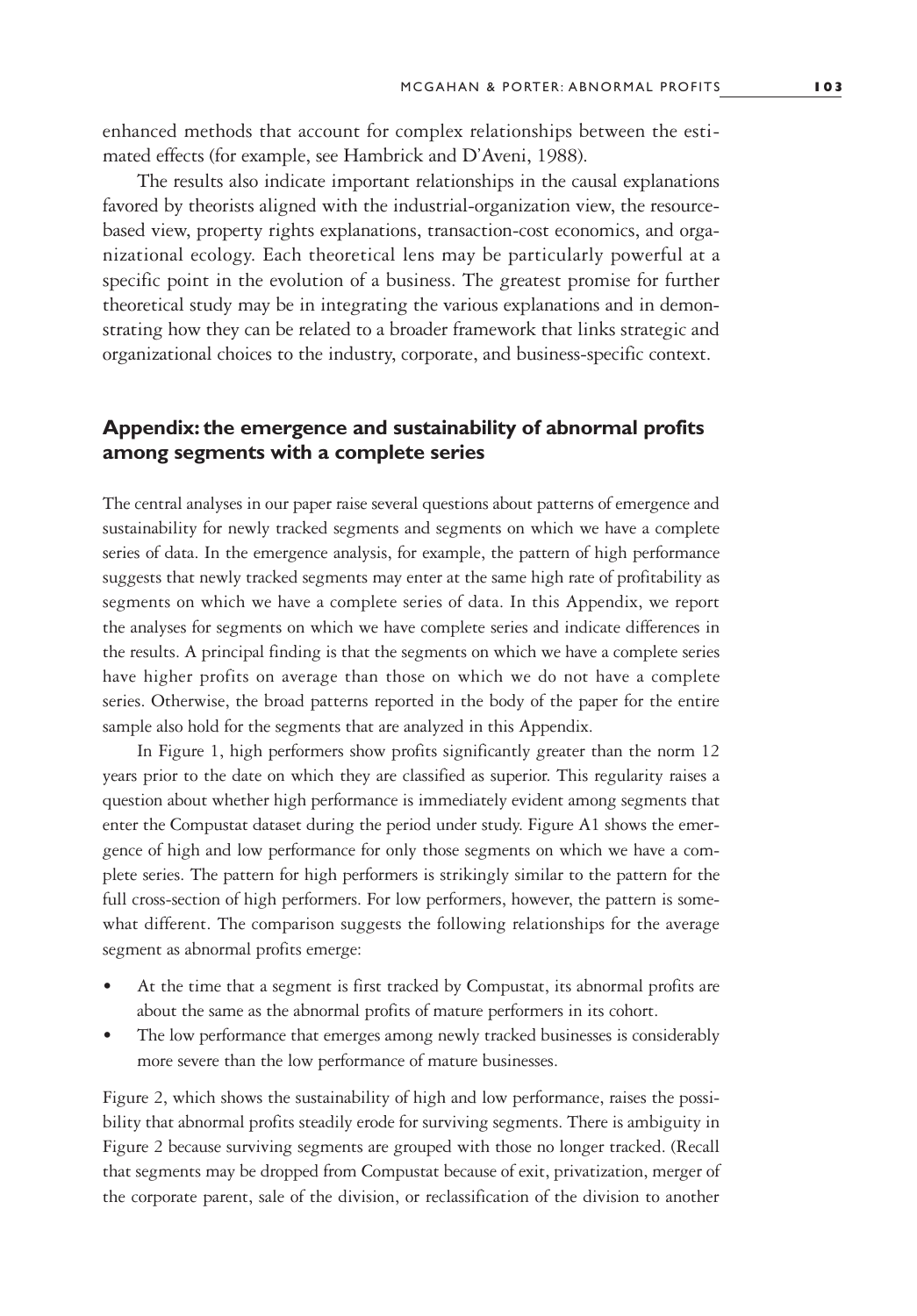

**Figure A1** The emergence of abnormal profits among segments with a complete series

SIC.) Figure A2 shows the sustainability of high and low performance for only those segments on which we have a complete series. A comparison suggests the following relationships:

- 'Exit' among the high performers in the Compustat database occurs after a greater than average decrease in abnormal returns.
- The high performance of businesses that do not exit is initially better than the average for all high performers.
- The low performers in the Compustat database that eventually exit show worse profits than the average among low performers.
- The low performance of businesses that do not exit is initially better than the average for all low performers.

Survivorship is associated with higher than average profitability for both high and low performers. The longevity of low performance in both cases suggests that low performers are locked into their poor positions for several years, making exit difficult. Even longtracked low performers recover only to average profitability during the 12-year period subsequent to their initial classification.

Among high performers, those that exit the Compustat database have seen a large portion of their abnormally high profits erode prior to their exit. Thus, there is an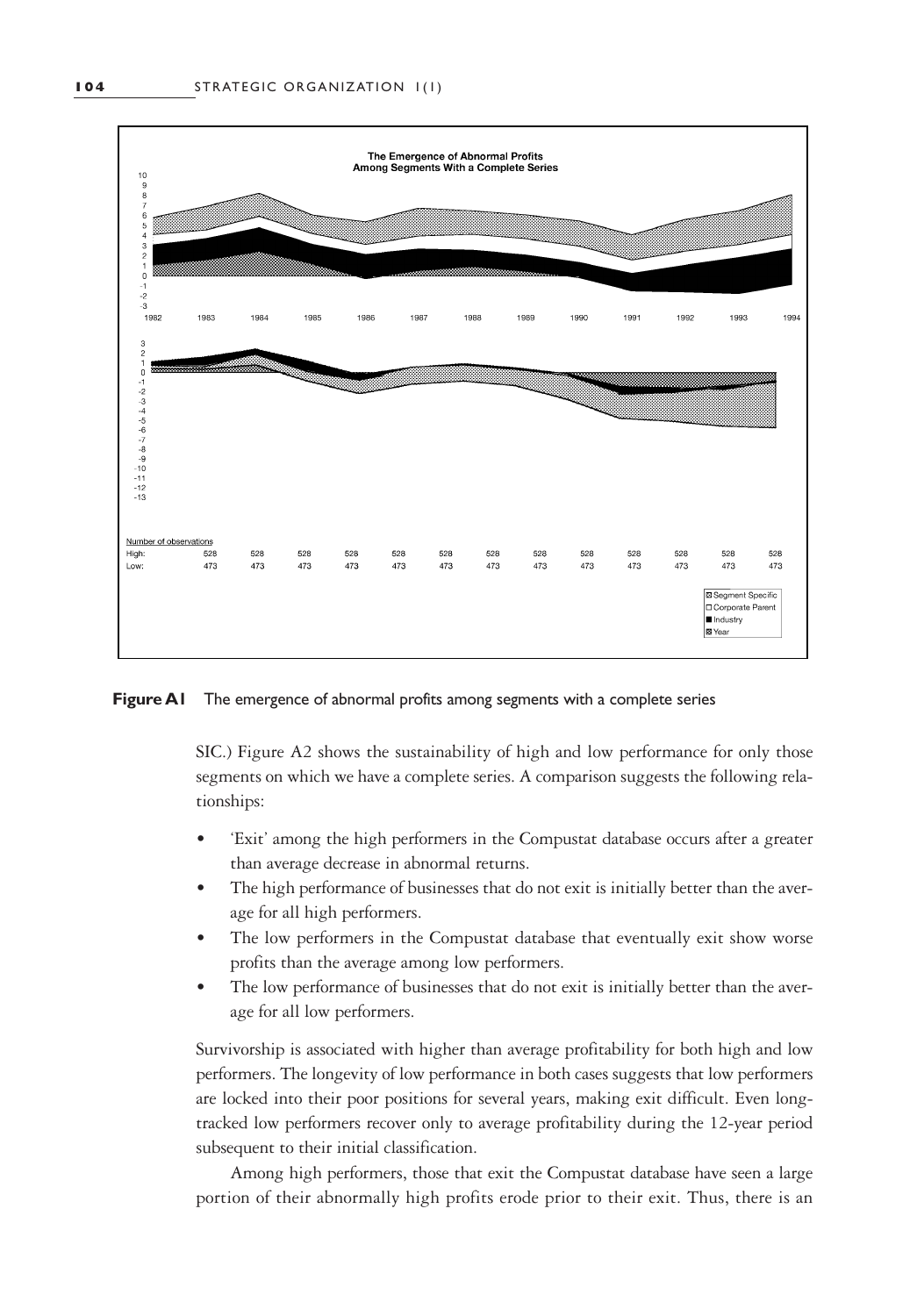

**Figure A2** Sustainability of abnormal profits among segments with a complete series

asymmetry between patterns of entry and exit for high performers. Whereas newly tracked high performers show profits comparable to those of mature high performers, exiting high performers are less successful.

A comparison of Figures 2 and A2 reveals a higher segment-specific effect among long-tracked high performers compared to` the average high performer. The favorable segment-specific effects of exiting high performers diminish quicker than those of surviving high performers. By contrast, the adverse segment-specific effects of exiting low performers appear to be larger than those of surviving low performers. Figures 2 and A2 suggest the following hypotheses about the sustainability of abnormal profits for the average business:

- Surviving high performers are distinguished by particularly favorable segmentspecific effects, suggesting an unusually distinctive position.
- Surviving low performers are distinguished by less adverse segment-specific effects compared to the average low performer.

One interpretation that is consistent with these patterns is that exit from Compustat occurs for high performers in attractive industries and attractive parents after their competitive positions erode. While exit is a viable option for such segments, it may not be viable for the typical low performer. Instead, low performers may be forced to reposition within their industries over a period of several years.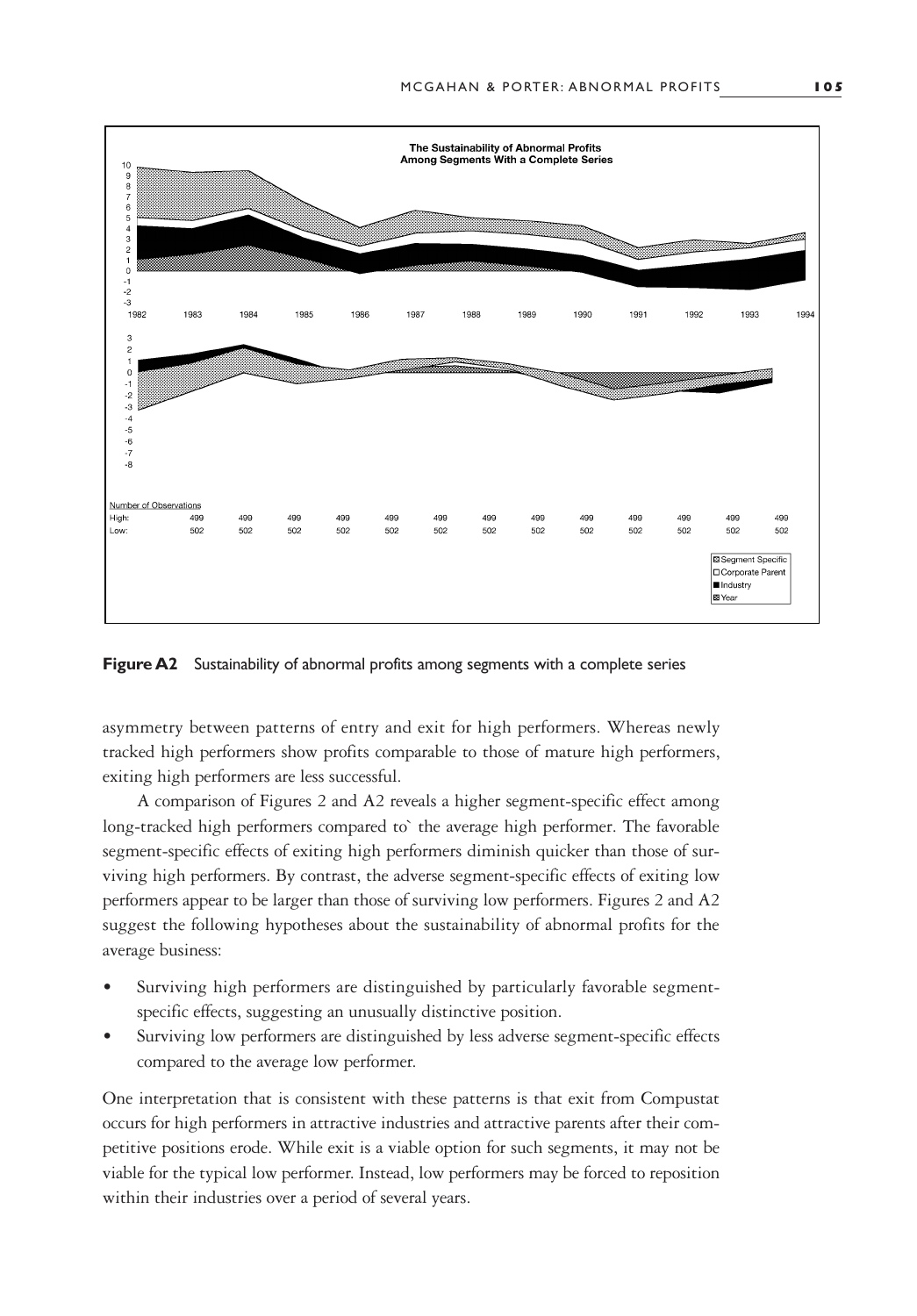# **Notes**

We are grateful to Raffi Amit, Pankaj Ghemawat, Belen Villalonga, Geoff Waring, three anonymous referees, the editors, and to participants in seminars at the Academy of Management, Harvard, INSEAD, Stanford, and the University of California at Berkeley for comments and discussions related to this paper. Special thanks to Arthur Schleifer for extensive discussions about statistical methods. Thanks to Todd Eckler, Jan Rivkin, and Sarah Woolverton for help in extracting and assimilating data. Boston University's Systems Research Center, the Boston University Institute for Leading in a Dynamic Economy (BUILDE) and the Division of Research at the Harvard Business School provided generous financial support for this project.

- 1 Equation (1) is not estimable through a sequential ANOVA because the model is fully specified. Full specification is necessary to capture intertemporal changes in effects. See McGahan and Porter (1997) for a nested ANOVA on a model in which year, corporate-parent, and business-specific effects do vary by year.
- 2 Note that equation (2) can be derived from the following expressions:  $s_{i,k,t} = \rho_{SS,i,k} s_{i,k,t-1} + \kappa_{i,k,t}$ and  $\phi_{i,k,t} = f_{i,k} + s_{i,k,t}$ . The derivation requires substitution of  $s_{i,k,t-1} = \phi_{i,k,t-1} - f_{i,k}$  into  $s_{i,k,t} = \rho_{SS,i,k}s_{i,k,t-1} + \kappa_{i,k,t}$ , and substitution of the resulting expression for  $s_{i,k,t}$  into  $\phi_{i,k,t}$  $f_{i,k}$  +  $s_{i,k,t}$ .
- 3 We adopt the notation that an underlined subscript indicates the average over the observations denoted by the subscript. There is no information in either the ratio  $(f_{i,k} + \rho_{SS,i,k} s_{i,k,\underline{t-1}})/(f_{i,k} + s_{i,k,\underline{t}})$  or  $(d_{i,k} + \rho_{SS,i,k} \phi_{i,k,\underline{t-1}})/\phi_{i,k,\underline{t}}$  because  $s_{i,k,\underline{t}} = \rho_{SS,i,k} s_{i,k,\underline{t-1}}$  and  $\phi_{i,k,\underline{t}} = \rho_{SS,i,k} s_{i,k,\underline{t-1}}$  $d_{i,k} + \rho_{SS,i,k} \, \varphi_{i,k,\underline{t-1}}$ ; thus,  $(f_{i,k} + \rho_{SS,i,k} s_{i,k,\underline{t-1}}) / (f_{i,k} + s_{i,k,\underline{t}}) = (d_{i,k} + \rho_{SS,i,k} \, \varphi_{i,k,\underline{t-1}}) / \varphi_{i,k,\underline{t}} = 100\%$ .
- 4 Consider, for example, equation (2) for business segment i,k in 1989. The equation stipulates that  $\phi_{i,k,89}$  is a function of  $\kappa_{i,k,89}$ . Now consider equation (2) for the same segment in 1990. This equation indicates that  $\phi_{i,k,90}$  is a function of  $\phi_{i,k,89}$ , but we cannot claim that the two records are independent, because  $\phi_{i,k,89}$  is correlated with  $\kappa_{i,k,89}$  in the prior record. Thus, the estimate of the coefficient on  $\phi_{i,k,t}$  is systematically biased.
- 5 See Waring (1996) and McGahan and Porter (1999) as well as Nickell (1981). We conducted several simulations to verify Nickell's approach, and found that it performed quite well except for extreme OLS estimates. We therefore limited the Nickell corrections to absolute values less than or equal to one. Thanks to Geoff Waring for discussions about this approach.
- 6 The variance of each of the OLS estimates of persistence, which we here denote  $\rho_{v,i,k}$  (where x may signify year, industry, corporate-parent, segment-specific, or the sum of effects) is given by var $(\rho_{x,ik})$ =

 $\{var(x_{i,k,t})$ –est $(\rho_{x,i,k})^2var(x_{i,k,t-1})$ ]/ $I(n-2)var(x_{i,k,t-1})$ ] where n represents the number of years of data for the segment.

7 In the calculation of goodness-of-fit, the weights are the inverses of the variances of the sampling variances, which we obtain from  $Var(v_{x,i,k}) = 2F_x^4/(n-1)$  and  $est(F_x^2) =$ (n Var( $x_{i,k,t}$ )–est( $\rho_{x,i,k}$ )<sup>2</sup> n Var( $x_{i,k,t-1}$ ))/(n–2), where  $\mathsf{F}_x$  is the standard deviation of the population parameter  $\rho_{x,i,k}$  and  $v_{x,i,k}$  is the sampling variance of the estimate of  $\rho_{x,i,k}$  (see Hald, 1952: 203 and Kendall, 1952: 229). Thanks to Arthur Schleifer for this derivation.

# **References**

Cubbin, J. and Geroski, P. (1987) 'The Convergence of Profits in the Long Run: Inter-firm and Inter-industry Comparisons', *Journal of Industrial Economics* 35(4): 427–42.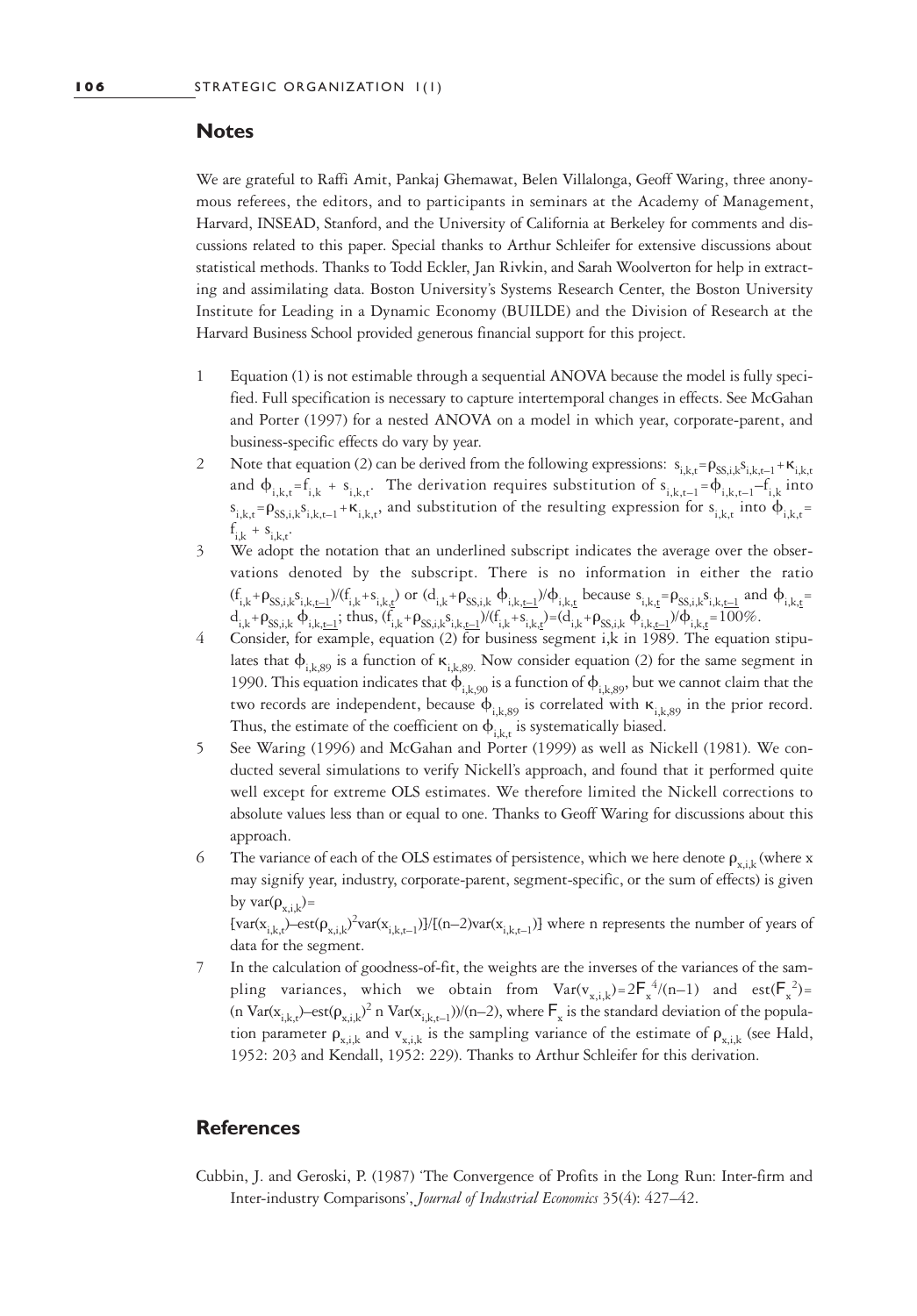- <span id="page-28-0"></span>Furman, Jeffrey L. and McGahan, Anita M. (2002) 'Turnarounds', *Managerial and Decision Economics* 23(4–5): 283–300.
- Ghemawat, Pankaj (1991) *Commitment: The Dynamic of Strategy*. New York: Free Press.

- Hambrick, Donald C. and D'Aveni, Richard (1988) 'Corporate Failure as a Downward Spiral', *Administrative Science Quarterly* 33(April): 1–23.
- Kendall, Maurice G. (1952) *The Advanced Theory of Statistics*, Vol. I, 5th edn. London: Charles Griffen & Co.
- McGahan, Anita M. (1999) 'The Performance of US Corporations: 1981–1994', *Journal of Industrial Economics* 47(4): 373–98.
- McGahan, Anita M. and Porter, Michael E. (1997) 'How Much Does Industry Matter, Really?', *Strategic Management Journal* 18(4): 15–30.
- McGahan, Anita M. and Porter, Michael E. (1999) 'The Persistence of Shocks to Profitability: Comparing the Market-Structure and Chicago Views', *Review of Economics and Statistics* 81(1): 43–53.
- Mueller, Dennis C. (1977) 'The Persistence of Profits Above the Norm', *Economica* 44 (November): 369–80.
- Mueller, Dennis C. (1986) *Profits in the Long Run*. Cambridge: Cambridge University Press.
- Nickell, Stephen (1981) 'Biases in Dynamic Models with Fixed Effects', *Econometrica* 49(6): 1417–26.
- Rumelt, Richard (1991) 'How Much Does Industry Matter?', *Strategic Management Journal* 12(3): 167–85.
- Schmalensee, Richard (1985) 'Do Markets Differ Much?', *American Economic Review* 75(3): 341–51.
- Waring, Geoff (1996) 'Industry Differences in the Persistence of Firm-Specific Returns', *American Economic Review* 86(5): 1253–1265.

**Anita M. McGahan** is Professor and Chairman of the Strategy & Policy group at the Boston University School of Management and a Senior Institute Associate at the Harvard Institute on Strategy and Competitiveness. She has experience at Morgan Stanley and McKinsey & Company, and was recently named one of five international experts on the strategic use of technology by *CIO* magazine. McGahan is the author of over 60 articles and case studies on industry transformation and competition, and is currently writing a book entitled *How Industries Evolve.* Recent publications include 'What Do We Know About Variance in Accounting Profitability?' with Michael E.Porter in *Management Science* (July 2002) and 'Turnarounds' with Jeffrey L. Furman in *Managerial and Decision Economics* (June–August, 2002). *Address*: 595 Commonwealth Avenue, Boston, MA 02215, USA. [email: amcgahan@bu.edu]

**Michael E. Porter** is the Bishop William Lawrence University Professor at Harvard University. He is a leading authority on competitive strategy and the economic development of nations, states, and regions.The author of 16 books and over 85 articles, Porter's ideas have guided economic policy throughout the world. *Competitive Strategy:Techniques for Analyzing Industries and Competitors*, published in 1980, is in its 58th printing and has been translated into 17 languages.The 1990 book, *The Competitive Advantage of Nations*, motivated by his appointment in 1983 to the President's Commission on Industrial Competitiveness,

Hald, A. (1952) *Statistical Theory with Engineering Applications*. New York: Wiley & Sons.